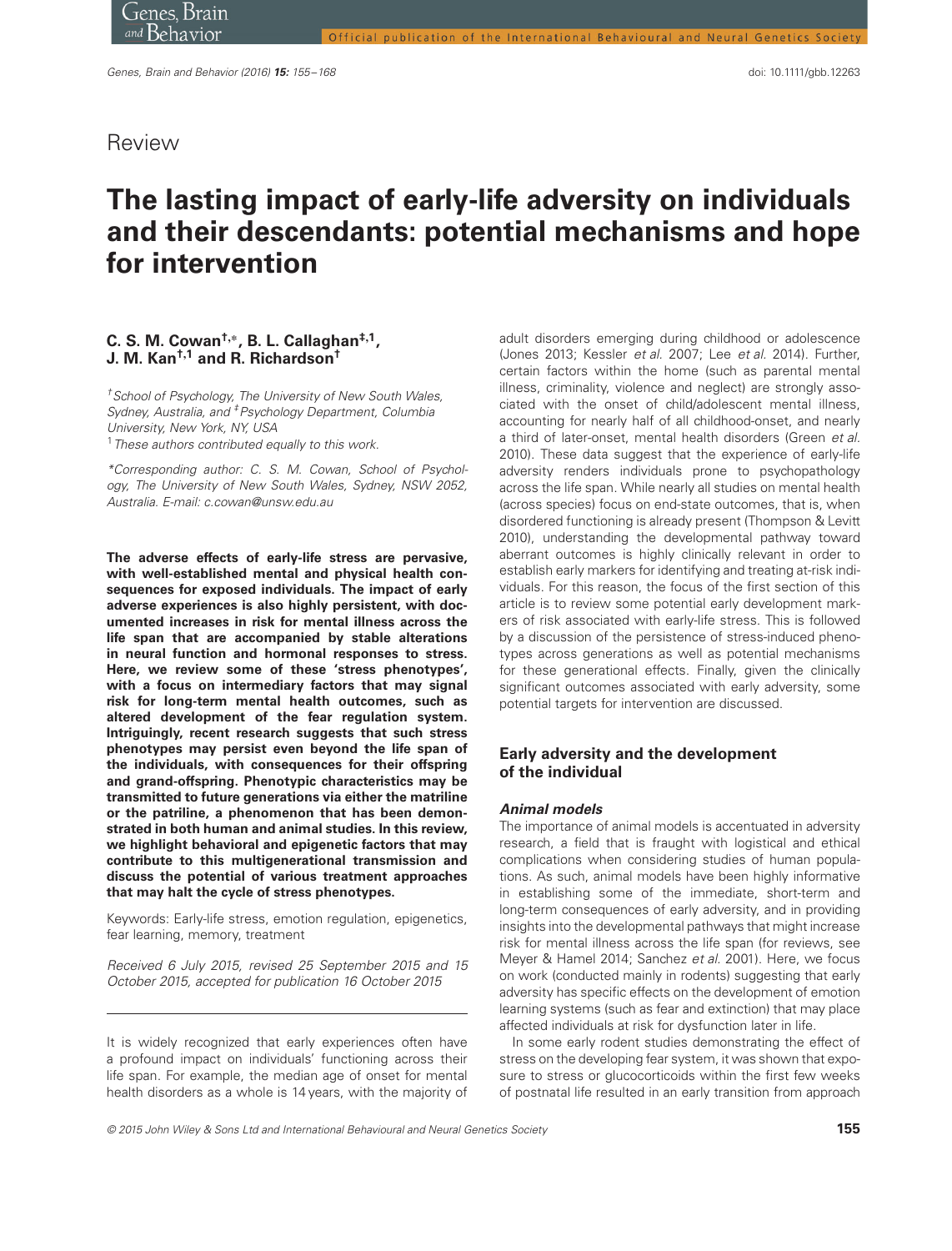to avoidance responses toward a shock-paired odor (e.g. Moriceau et al. 2009). That is, seminal studies by Sullivan demonstrated that while postnatal day (P) 12 rats avoid an odor previously paired with shock, P6 rats exhibit a paradoxical approach response toward such an odor (Sullivan 2001). However, this transition to odor-avoidance learning occurred at a younger age in infant rats exposed to a stressor (abusive care from the mother as a result of insufficient bedding) or those injected with corticosterone (Moriceau et al. 2009). We have reported other changes in learned fear behaviors in infant rats (i.e. P17) exposed to either rearing stress or glucocorticoids. Specifically, stressed or glucocorticoid-exposed infants exhibited much longer retention of learned fear responses than their same-aged, typically reared counterparts (the non-stressed peers exhibited rapid forgetting known as infantile amnesia; Callaghan & Richardson 2012; Cowan et al. 2013, also see Haroutunian & Riccio 1979). In addition to these changes in fear retention, stressed/corticosterone-exposed infant rats also exhibited greater fear relapse after extinction training, a finding normally observed only later in development (Callaghan & Richardson 2011, 2014; Cowan et al. 2013). Taken together, these outcomes suggest that the effects of adversity on the developing fear system may lead to increased risk for mental health problems via an early switch into fear systems characterized by greater emotionality (i.e. stronger aversions), longer lasting fear associations and greater relapse after attempts to inhibit the fear through a process like extinction.

The use of animal models also allows for greater exploration of the neural correlates of early adversity. There is substantial evidence that early-life stress alters the brain, both structurally (e.g. reductions in hippocampal volume) and functionally [e.g. alterations in neuroendocrine hypothalamic–pituitary–adrenal (HPA)-axis activity, neurotransmitter levels and cellular signaling; for reviews, see Gunnar & Quevedo 2007; Maccari et al. 2014; Marco et al. 2011; Tyrka et al. 2013]. As with studies of behavioral changes in the context of early adversity, the majority of research on these neural effects has been conducted in adult individuals, when pathological outcomes have already emerged. However, there is growing evidence that early-life stress affects neuroendocrine and brain functioning during development. For example, increased secretion of the stress hormone cortisol, or its rodent equivalent corticosterone, has been reported in infant rats, guinea pigs and non-human primates as a result of maternal separation (Gareau et al. 2006; Hennessy & Moorman 1989; Levine & Wiener 1988; Nishi et al. 2014). Similar elevations in the neuropeptide corticotrophin-releasing factor (CRF), which is also critically involved in the mammalian stress response, have also been observed in juvenile and adolescent primates (Coplan et al. 2005). Interestingly, elevation of CRF in adolescent bonnet macaques as a result of early exposure to stress (variable foraging demand) was associated with increased volume of the left amygdala, which in turn was associated with increased anxiety-like responses in adulthood (Coplan et al. 2014). Similarly, in the study by Moriceau et al. (2009) described earlier, the precocious development of odor-avoidance learning in stressed animals was associated with enhanced amygdala activity (measured by 2-deoxyglucose uptake),

which is normally observed only in older animals (Moriceau et al. 2006). Such precocious maturation of the neural circuitry involved in emotion regulation is reminiscent of, and may underpin, the accelerated developmental trajectories observed in infant rats' learned fear behaviors (Callaghan & Richardson 2011, 2012; Cowan et al. 2013; Moriceau et al. 2009).

#### *Humans*

The current evidence supports the suggestion that neural development in children is similarly affected by early stress exposure. As one illustration, alterations in cortisol secretion are observed in children exposed to early adversity (for review, see Hunter et al. 2011), paralleling the findings of the animal literature. Although the direction of these effects in humans has been inconsistent (likely due to variation in selection criteria and experimental methodology), it is clear that early-life stress alters the neuroendocrine system in children. The precocious maturation of emotion-related neural circuitry observed in rodents is similarly reflected in studies of children using brain-imaging techniques. For example, Tottenham and colleagues have examined previously institutionalized individuals using functional magnetic resonance imaging, finding that these children exhibit a more mature pattern of prefrontal cortex–amygdala connectivity when viewing fearful faces (Gee et al. 2013). Also, in an electroencephalography study of children 2–4 years of age, McLaughlin et al. (2011) reported that institutional rearing alters the developmental trajectory of frontal asymmetry. In that study, deviations from the normal developmental trajectory predicted negative behavioral outcomes (higher internalizing symptoms) at 54 months of age.

## **Early adversity across generations**

Considering that stress has such profound effects on the biology and behavior of exposed individuals across their life span, it is possible that these alterations may have adverse consequences for future generations (see Fig. 1 for an illustration of how this has been investigated in animals and humans).

#### *Animal studies*

There are a growing number of studies exploring multigenerational transmission of experience-dependent characteristics in controlled laboratory conditions. In one example, Dias and Ressler (2014) used two distinctive odors (acetophenone and propanol) that elicit non-overlapping patterns of activity in the main olfactory epithelium and olfactory bulb. Adult male mice received pairings of one of these odors with an aversive shock. Subsequently, these males were mated with odor-naïve females, and their male offspring (termed the F1 generation; see Fig. 1 for further explanation of this terminology) were tested when they reached adulthood. Critically, these F1 offspring had never encountered either of these odors, nor had they ever been shocked. The results showed that the F1 males exhibited a potentiated startle response in the presence of the odor that their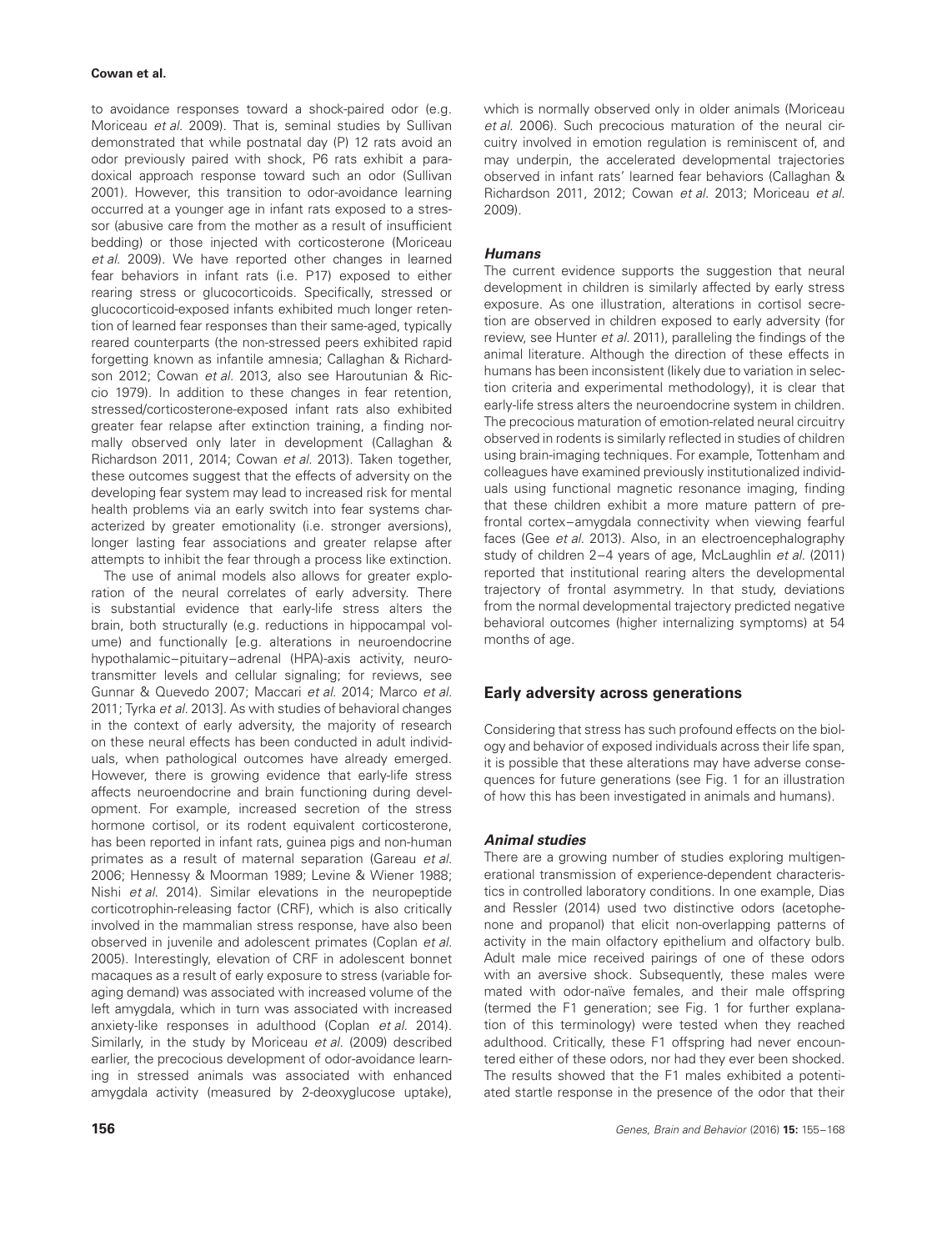

**Figure 1: Various models of early-life stress and stressful learning experiences have been used to study the transmission of stressed phenotypes across generations in both humans and rodents.** In this review, the terminology 'F0' is used to refer to the individual/generation directly exposed to stress. In rodent studies, F0 males are typically bred with experimentally naïve, unstressed females to produce the next generation. These offspring, known as the 'F1' generation, are not directly exposed to stress. Similarly, F1 males can be bred with naïve females to produce a further 'F2' generation. In studies of humans, the children and grandchildren of stressed individuals can be similarly labeled as the F1 and F2 generations, respectively. However, the stress exposure of mating partners and offspring is difficult to control in humans.

father had experienced with shock; further, these males had a lower detection threshold for this odor (i.e. they detected the odor at lower concentrations). Along with these behavioral effects, Dias and Ressler (2014) reported increases in the size of the glomeruli activated by the odor that the F1 male's father had experienced with shock. These effects, both behavioral and neural, were also observed when the F1 males were conceived via in vitro fertilization and persisted in the offspring of the F1 males (termed the F2 generation). Similar results were obtained when it was the mother who experienced the odor-shock pairings, an effect that persisted following cross-fostering procedures. That is, regardless of whether the odor-shock pairings were experienced by their mothers, fathers or grandfathers, subsequent generations of mice exhibited the same neuroanatomical changes and differential responses to an odor that they had never experienced prior to testing. All in all, this study provides an amazing illustration of intergenerational transmission of learned behavior and neuroanatomical structure. Multigenerational transmission of stress phenotypes has also been reported for the behavior and cortisol levels of non-human primates exposed to higher stress environments (Fairbanks et al. 2011; Kinnally

et al. 2013) and for the behavior and metabolic responses of rodents exposed to maternal separation and unpredictable maternal stress (in a complex, sex-specific manner; Franklin et al. 2010; Gapp et al. 2014). It will be interesting to determine whether the early emergence of long-term, and relapse prone, fear memory in infants exposed to early-life stress (as described earlier) is also transmitted across generations.

## *Humans*

Significant events in human history have provided researchers with natural 'experiments' to explore whether intergenerational transmission of stress occurs in humans. One such event is the Dutch famine (1944–1945), a 5-month period of extreme food shortage that placed significant stress on an otherwise well-nourished population (Painter et al. 2005). It was found that prenatal maternal malnutrition during later or mid-gestation resulted in physical underdevelopment (e.g. lower birth weights, heights and smaller head circumferences), whereas famine exposure during early gestation resulted in a threefold increase in coronary heart disease. Males of this generation went on to have offspring (i.e. grandchildren of the malnourished individual) who were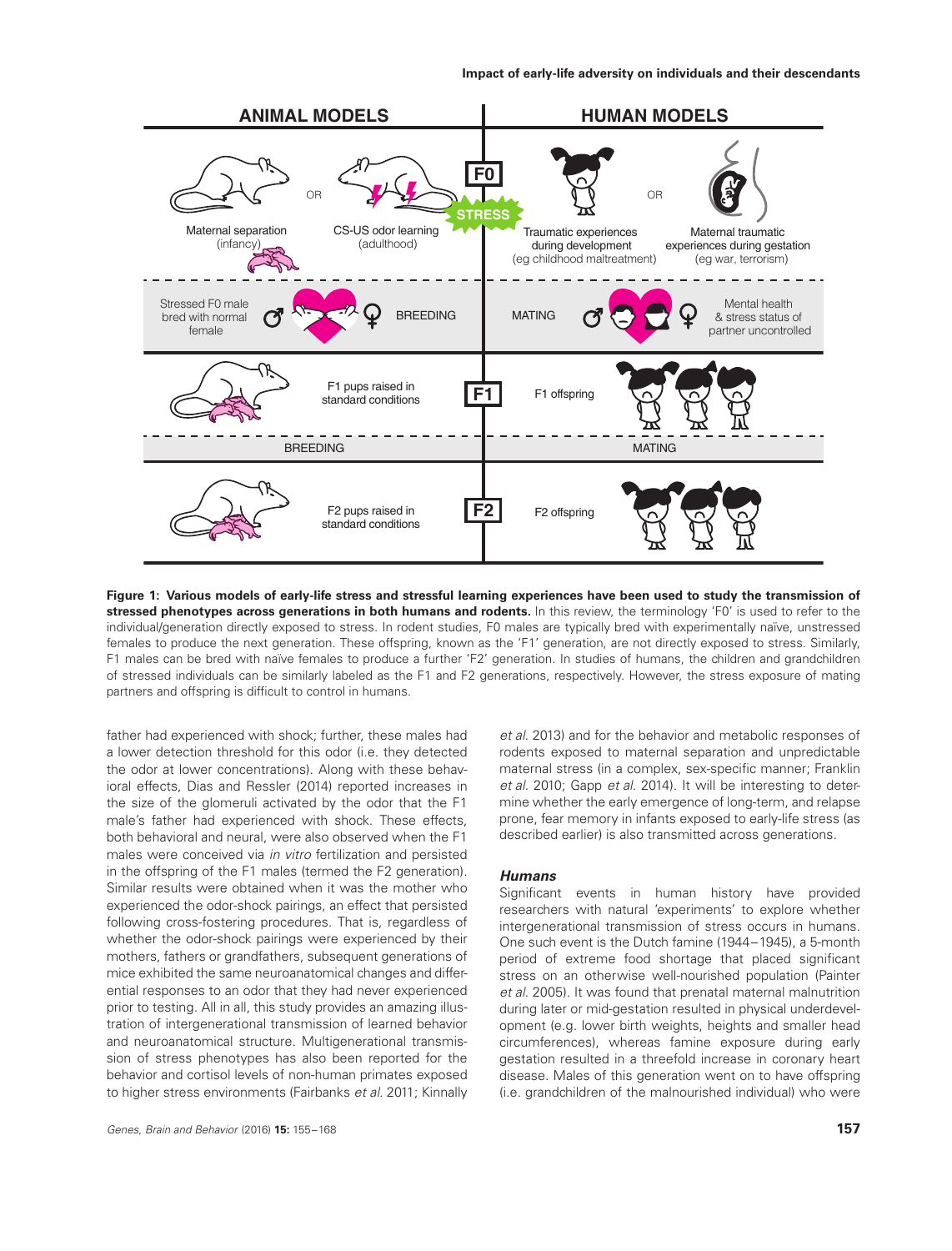more prone to obesity (Veenendaal et al. 2013). In addition to these findings on offspring physical health, there is also evidence that the Dutch famine impacted offspring *mental* health. Specifically, offspring exposed to the famine in utero had a heightened risk for schizophrenia spectrum disorders (Hoek et al. 1998), while prenatal exposure (preconception or gestational) increased symptoms of depression in adulthood (Stein et al. 2009). The intergenerational effect of trauma on offspring emotional development has also been demonstrated in studies of witnesses and survivors of natural disasters or acts of violence. For example, a study of the 1976 Tangshan earthquake in China found that prenatally exposed individuals exhibited higher rates of severe depression at 18 years of age compared with a cohort born 1 year later (and also assessed at 18 years; Watson et al. 1999), while risk for schizophrenia is consistently elevated in the offspring of mothers exposed to war during pregnancy (for review, see Babenko et al. 2015). As another example, Yehuda et al. (2005) examined women who were pregnant during the 2001 World Trade Centre attacks and later developed post-traumatic stress disorder (PTSD). Soon after the attacks these women exhibited lower salivary cortisol levels, considered a biological precursor to PTSD, when compared with a similar group of women who also witnessed the attacks during pregnancy but did not go on to develop PTSD. Importantly, the infant offspring of mothers with PTSD also exhibited low levels of salivary cortisol in the first year of life. These studies of maternal stress during gestation have provided important insights into how parental experiences persist beyond trauma exposure to impact offspring development.

The intergenerational transmission of the effects of stress is also evident when trauma exposure occurs outside of gestation. For example, offspring of combat veterans exhibit increased risk for psychological dysfunction, which appears to be exacerbated when the offspring themselves serve in combat (for a review, see Dekel & Goldblatt 2008). Adult children of Holocaust survivors born after the war, or after their parents had escaped to safety, exhibit higher lifetime prevalence rates of depression, PTSD and other anxiety disorders compared with Jewish individuals who did not have a parent who was a Holocaust survivor (Yehuda et al. 2008). In this sample, depressive disorders in adult offspring were significantly associated with paternal and/or maternal PTSD, while PTSD risk in adult offspring was uniquely associated with maternal PTSD (Yehuda et al. 2008). The presence of other anxiety disorders, such as generalized anxiety disorder and specific phobia, was elevated among all Holocaust survivor offspring regardless of parental PTSD status. Similarly, a longitudinal study conducted in post-conflict Sierra Leone found significant covariation between caregiver and child mental health, such that caregiver depression and anxiety were associated with an increase in internalizing symptoms in their adolescent offspring (Betancourt et al. 2015), while in a general population sample PTSD incidence was elevated in the offspring of women with PTSD (Roberts et al. 2012). Together, these studies highlight the inflated risk of psychiatric disorders in offspring of parents exposed to trauma. Further, they provide evidence for intergenerational transmission of stress in humans, such that individuals can acquire biological and behavioral phenotypes that match their parent's risky environment.

## **Potential mechanisms**

The literature reviewed above demonstrates the relationship between stressful experiences (especially those occurring early in development) and later behavior, not just for directly affected individuals but also for their offspring. Exploration of the underlying mechanisms for such effects is necessary not just to deepen our understanding but also to illuminate potential avenues for intervention where the behavioral phenotype is maladaptive.

## *Parental behavior*

One potential mechanism for transmission of parental experiences to the offspring is changes in the behavior of the affected parent. Indeed, parental styles of caregivers have been shown to be atypical post-trauma (Betancourt 2015). For example, studies of caregivers who survived the Khmer Rouge regime in Cambodia found that a role-reversing parental style mediated the relationship between maternal PTSD and offspring anxiety (Field et al. 2011, 2013). In role-reversing parenting, parents rely on children to meet their emotional needs (Macfie et al. 2005). This style of parenting is thought to interfere with a child's development of autonomy and is often evident in at-risk samples (Cummings et al. 1994). There is also some evidence that stress and trauma can result in more overtly destructive parenting approaches, such as the increased violence and poorer parental adjustment observed in families of male Vietnam veterans with PTSD (Jordan et al. 1992). Further, adult offspring of Holocaust survivors report higher levels of childhood trauma, especially emotional abuse and neglect (Yehuda et al. 2001), and the relationship between child mental health and parental war trauma in the Gaza region was found to be mediated by psychological maltreatment of the child by the parent (Palosaari et al. 2013). Maladaptive parental styles have been shown to persist into the second generation. In one study, adolescent grandchildren of Holocaust survivors perceived their parents as less accepting and overprotective in comparison to adolescents of similar cultural heritage with no family Holocaust background (Scharf 2007). More specific to early-life trauma, there is evidence that childhood abuse is associated with dysfunctional parenting practices and attitudes (Ehrensaft et al. 2015). Parents with a history of childhood abuse exhibit higher levels of emotional disengagement (i.e. lower availability, less time spent with child and higher levels of neutral affect during interactions with their child) and harsh discipline or physical punishment, as well as higher perceived ineffectiveness as a parent (Banyard 1997; DiLillo & Damashek 2003; Ehrensaft et al. 2015; Juul et al. in press). Together, these studies demonstrate that environmental insults to parents may exert enduring effects of secondary traumatization on their offspring via parental interactions, resulting in increased risk of mental health problems and difficulties in parenting their own children (Scharf 2007).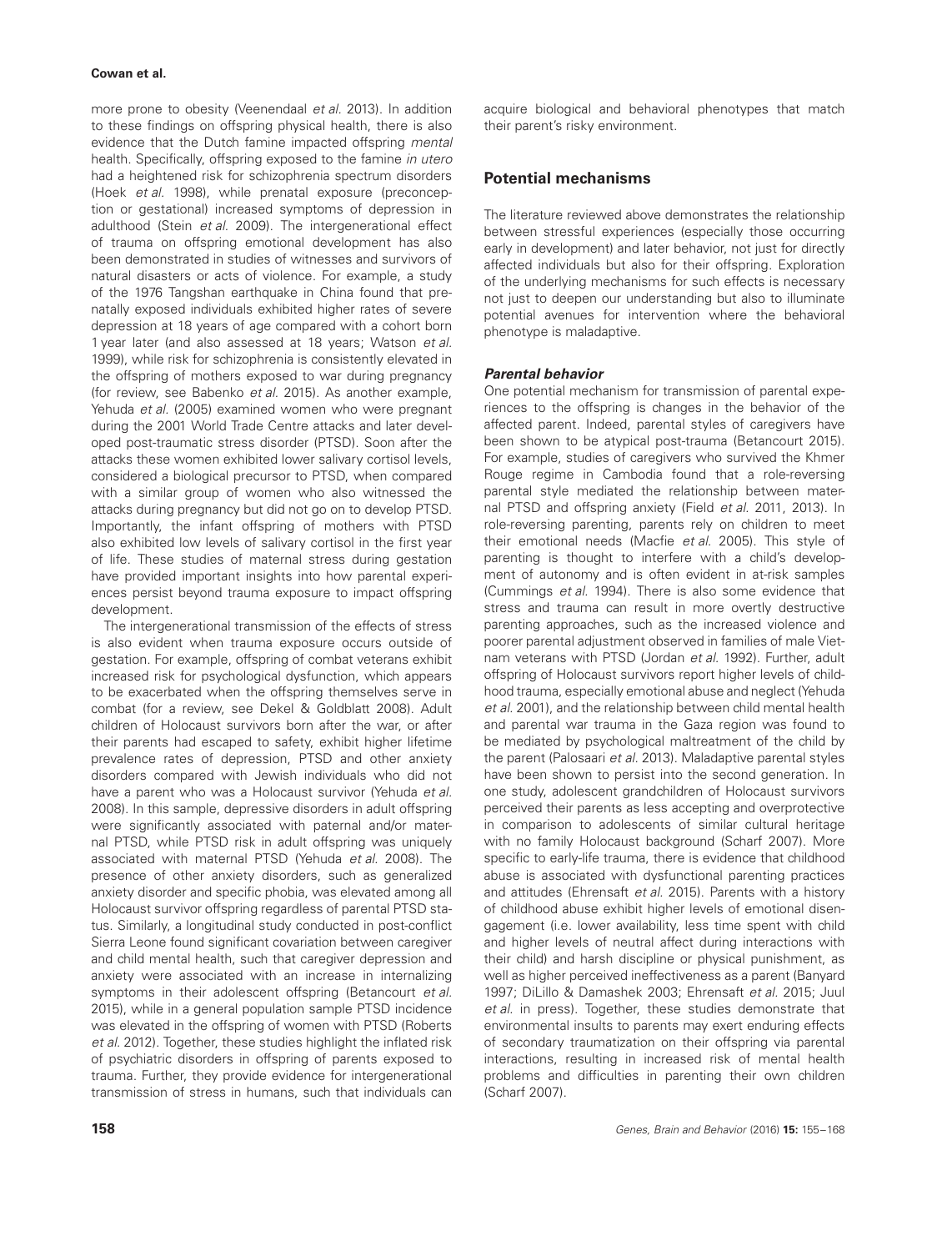These observations in humans are supported by animal studies showing that parental care can mediate the effects of environmental adversity on offspring development. The pioneering work of Meaney highlighted the importance of maternal care for offspring development, demonstrating the links between low levels of maternal care and heightened stress reactivity, as well as the transmission of maternal behaviors across multiple generations (e.g. Francis et al. 1999; Liu et al. 1997, see also Fairbanks 1996 for review of the transmission of maternal behavior in non-human primates). In addition, maternal care has been implicated in the multigenerational effect of stressful social environments (Champagne & Meaney 2007). Specifically, female rodents exposed to social isolation showed decreased levels of maternal care toward their offspring, and this effect was transmitted to a subsequent generation. Importantly, the offspring raised by this next generation of females showed reduced exploratory behavior, an indicator of heightened anxiety-like behavior in animals.

In addition to studying the 'vertical transmission' of stress across multiple generations in rodents (i.e. the effects of parental stress exposure on offspring and grand-offspring), research can also be conducted within generations. This can be modeled by breeding rodent mothers multiple times following a period of stress to examine the persistent effects in caregivers (so-called 'horizontal transmission'). Using this method, one study found a direct effect of gestational stress on maternal behavior such that stressed mothers became less nurturing than control mothers (Champagne & Meaney 2006). Those offspring raised with reduced maternal care had heightened anxiety later in adulthood. Strikingly, this style of maternal behavior and the anxious phenotype found in the offspring persisted to a subsequent set of offspring, despite the absence of any further environmental stress imposed on the mother. This line of parental transmission within generations is also currently being examined by our group using a postnatal stressor, maternal separation. The results so far suggest that the effects of maternal separation on the maturation of emotion regulation observed in infants directly exposed to that stressor are also observed in infants from a mother's subsequent litter (who were not directly exposed to any stressor; Kan et al. 2015).

#### *Mating strategies*

In rodent studies of paternal transmission of early-life stress (e.g. Dias & Ressler 2014; Franklin et al. 2010), contact between the affected parent and the offspring can be eliminated, apparently ruling out the possibility than any observed behavioral effect in the offspring is due to stress-induced changes in parental style. Nonetheless, it remains possible that there are alterations in maternal behavior that are dependent on paternal characteristics and behavior during mating (for review, see Curley et al. 2011). For instance, in a mate preference task, female rats exhibit a preference against males exposed to epigenome-modifying toxins (Crews et al. 2007). Remarkably, this preference was observed in the F3 generation (i.e. the males were not directly exposed, but rather their great-grandfathers received in utero exposure to the toxin) and prior to the onset of any disease phenotype.

It has also been shown that females alter their investment in pups in response to the male's social housing experience, and that maternal investment is negatively correlated with paternal anxiety (Mashoodh et al. 2012). In other words, female rodents are able to detect altered epigenetic profiles and dysfunctional behavior in potential mating partners and adjust their behavior accordingly, being less likely to reproduce with these males and reducing investment in shared offspring when mating does occur.

Another way that mating behavior may be affected by stressful experiences is via alterations in sexual maturation. Girls exposed to early-life stress exhibit earlier onset of menarche and are more likely to reproduce at an earlier age (Chisholm et al. 2005; Quinlivan et al. 2004). Young motherhood, particularly during teenage years, is associated with poorer health outcomes for children and financial instability, with the implication that offspring are themselves exposed to a stressful early environment (Quinlivan et al. 2004). Thus, stress phenotypes may be perpetuated through the generations by a cycle of early motherhood and resource-deficient environments.

#### *Epigenetic programming*

The dynamic nature of changes to both brain and behavior in response to early-life stress, in addition to the observed transmission of these changes across generations, suggests that epigenetic mechanisms may be involved. Alterations in epigenetic regulation of gene transcription have been implicated in learning and memory, as well as the expression and multigenerational transmission of psychiatric disorders (Bale 2015; Morris & Monteggia 2014; Peña et al. 2014; Rodgers & Bale 2015). Kundakovic and Champagne (2014) provide an excellent review of potential epigenetic mechanisms for the transmission of phenotypes associated with early-life adversity, including alterations in DNA methylation, posttranslational histone modifications and non-coding RNAs. Briefly, they suggest that epigenetic changes may occur either through germline inheritance or through experience-dependent changes that are reiterated through generations via alterations in parental behavior. For example, abusive or inattentive caregiving is associated with epigenetic alterations of the neural circuitry that regulates caregiving behavior in the offspring (e.g. hypermethylation of the estrogen receptor *Esr1*), increasing the likelihood that offspring of abusive carers will imitate such behavior with their own offspring, thus perpetuating the cycle. Such a cyclic mechanism may at least partially account for the effects of parental behavior described above.

As noted by Szyf (2015), our current understanding of epigenetic mechanisms is still limited and there remains some skepticism regarding the stable inheritance of epigenetic marks through the germline. This skepticism is based on a long-standing principle of 'epigenetic resetting' whereby global demethylation during primordial germ cell differentiation was thought to lead to complete erasure of methylation patterns (Reik et al. 2001). However, emerging evidence suggests that demethylation is extensive but not complete and that experience-induced alterations in DNA methylation may indeed be inherited through the germline (for review,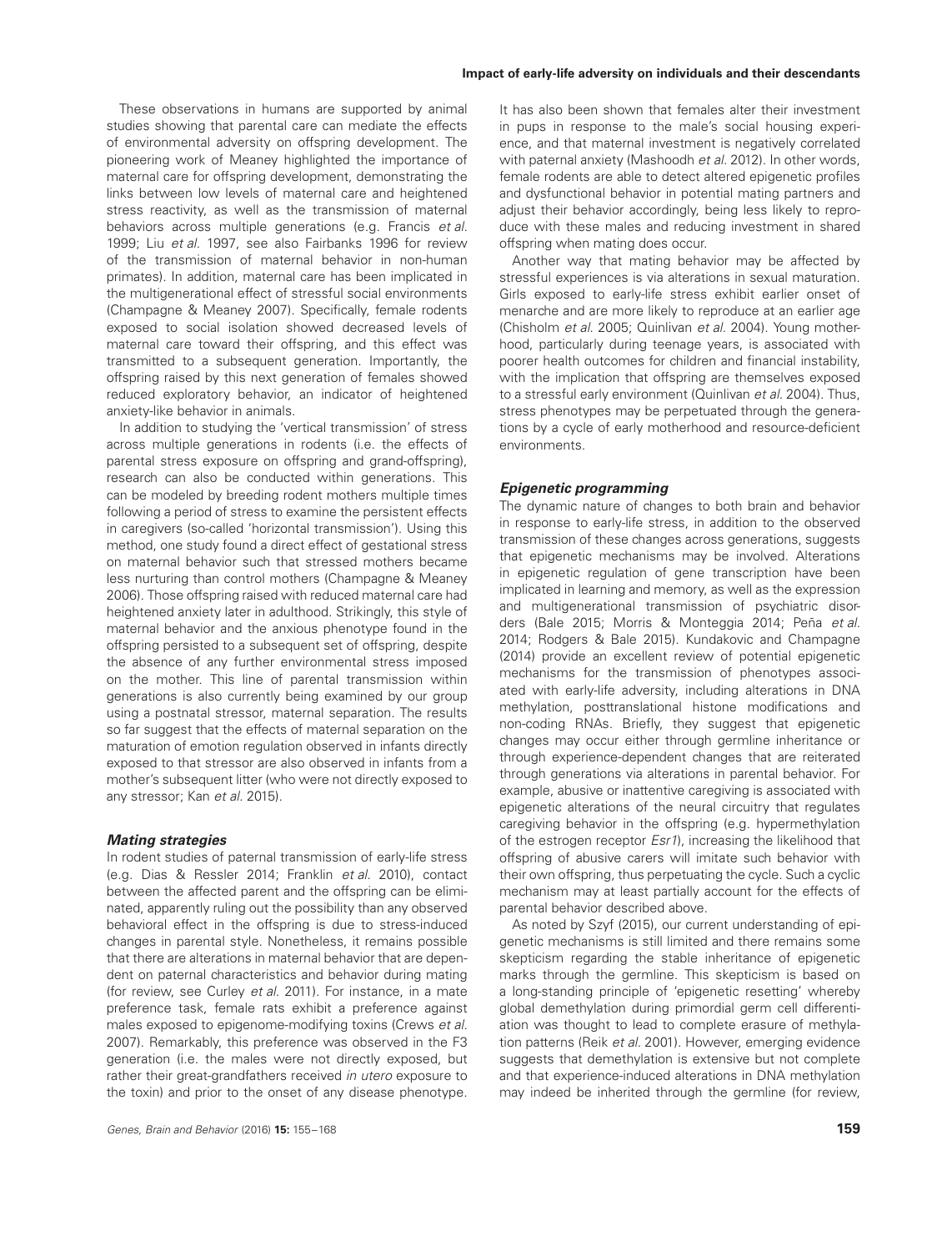see Dias et al. 2015: Szvf 2015). For example, in Dias and Ressler's (2014) olfactory fear learning study, described earlier, there was significant hypomethylation of the Olfr151 genetic locus, which specifically mapped to the receptors for the conditioned odor, in the sperm of both F0 and F1 generations. In the context of early-life adversity, Franklin et al. (2010) reported increased methylation of genes coding for methyl CpG-binding protein 2 (MeCP2) and the cannabinoid receptor-1 (CB1) and decreased methylation for the genes coding for corticotrophin-releasing factor receptor 2 (CRFR2) in the sperm cells of adult males directly exposed to maternal separation. Interestingly, similar changes in methylation patterns of these genes were observed in the brains of female offspring and the sperm cells of male offspring (with the exception of CB1, which was not significantly altered in offspring sperm). Other studies (e.g. Gapp et al. 2014; Rodgers et al. 2013) have shown that paternal stress can alter sperm microRNA content and that microinjection of sperm RNA from stressed individuals into fertilized oocytes can reproduce stress phenotypes, providing another potential route for the occurrence of epigenetic inheritance through the germline.

Regardless of whether epigenetic marks are transmitted via pure germline inheritance, experience-driven patterns or some combination of the two, there are a number of potential sites that could be of functional importance for the behavioral and neural changes observed in the case of early-life adversity. Both animal and human studies have identified a broad range of genes that undergo epigenetic modification (often in a complex, brain region or tissue-specific manner) following early-life stress, including but not limited to the serotonin transporter (5-HTT; Beach et al. 2011; Kinnally et al. 2010), brain-derived neurotrophic factor (BDNF; Roth & Sweatt 2011) and MeCP2 (Franklin et al. 2010). Adversity-induced epigenetic regulation has been reviewed in detail elsewhere (e.g. Lutz & Turecki 2014), so for the purposes of this article we will limit our discussion to one potential epigenetic pathway of particular relevance for the specific behavioral effects focused on herein, that being methylation of promoter regions of the glucocorticoid receptor gene (NR3C1). Here, it is worth noting that studies of the NR3C1 gene have thus far not addressed the question of whether direct germline inheritance of epigenetic changes to this gene occurs. However, it presents as a strong candidate for further investigation. The NR3C1 gene is structurally conserved across humans and rodents, regulating the expression of glucocorticoid receptors, which provides negative feedback on the concentration of glucocorticoids to regulate their production by the HPA axis (the neuroendocrine stress response system; Suderman et al. 2012). HPA-axis dysregulation is a commonly reported consequence of early adversity that is also considered a risk factor for various forms of psychopathology, including PTSD, depression and anxiety disorders (Faravelli et al. 2012; Pesonen et al. 2010; Sanchez et al. 2001; Shea et al. 2005). It has been hypothesized that this dysregulation (which is known to persist into adulthood) is driven by changes to the DNA methylation status of promoter regions of NR3C1.

The first studies to demonstrate altered methylation of NR3C1 were conducted in infant rats exposed to differing levels of maternal care (Weaver et al. 2004). Those rats that experienced low maternal care exhibited increased DNA methylation in the exon  $1<sub>7</sub>$  promoter region of NR3C1 in the hippocampus. In humans, hypermethylation of the exon  $1_F$ promoter region of NR3C1 (the human analog of exon  $1<sub>7</sub>$ in rodents) has consistently been observed in individuals exposed to early-life stress and in those with associated disorders such as borderline personality disorder, major depression and PTSD (for review, see Daskalakis & Yehuda 2014). These changes are observed as early as 3–5 years of age and remain stable in adulthood (Perroud et al. 2011; Tyrka et al. 2012, 2015). Further, there is some preliminary evidence that this pattern of hypermethylation is passed on to the offspring of traumatized parents. For example, Yehuda et al. (2014) reported a complex relationship between parental PTSD and  $NR3C1-1<sub>F</sub>$  methylation, which was in turn associated with neuroendocrine responsiveness, in the offspring of Holocaust survivors. In addition, maternal war stress exposure correlated with maternal and infant NR3C1 methylation levels in a Congolese sample (Mulligan et al. 2012). Given that exposure to the glucocorticoid corticosterone is sufficient to mimic the effects of early adversity on learned fear behaviors during development in rodents (Callaghan & Richardson 2012, 2014; Moriceau et al. 2006), it is tempting to speculate that heightened glucocorticoid exposure as a result of epigenetic changes to GR expression in the offspring may contribute to the passing down of vulnerable phenotypes and subsequent risk for psychopathology.

## **Potential for intervention**

Regardless of the mechanism of transmission, it is clear that there are altered behavioral and neural outcomes for individuals exposed to early-life adversity and that these outcomes can be passed down to future generations (see Fig. 2). In many cases, this may prepare an individual for survival in a stressful environment, but when the environment no longer matches the adaptation it can be problematic, which may explain why individuals exposed to early adversity are more vulnerable to mental health problems. Attempts to reverse or interrupt the transmission of stress-induced phenotypes across generations have been limited. Yet the nature of the stress-induced phenotype, as a response to environmental conditions, suggests that the system is inherently flexible and therefore potentially amenable to intervention.

#### *Traditional mental health treatments*

As reviewed above, exposure to adversity during development renders individuals vulnerable to mental health issues throughout the life span. It follows that individuals with a history of early adversity are likely to benefit from effective treatments for these illnesses. Unfortunately, some concerning evidence suggests that individuals with a history of early trauma may not only exhibit a higher incidence of psychopathology but are also less likely to respond to existing treatments. Research from our laboratory shows that rodents with a history of early-life stress are more vulnerable to fear relapse following extinction (Callaghan & Richardson 2011; Cowan et al. 2013), which is in keeping with epidemiological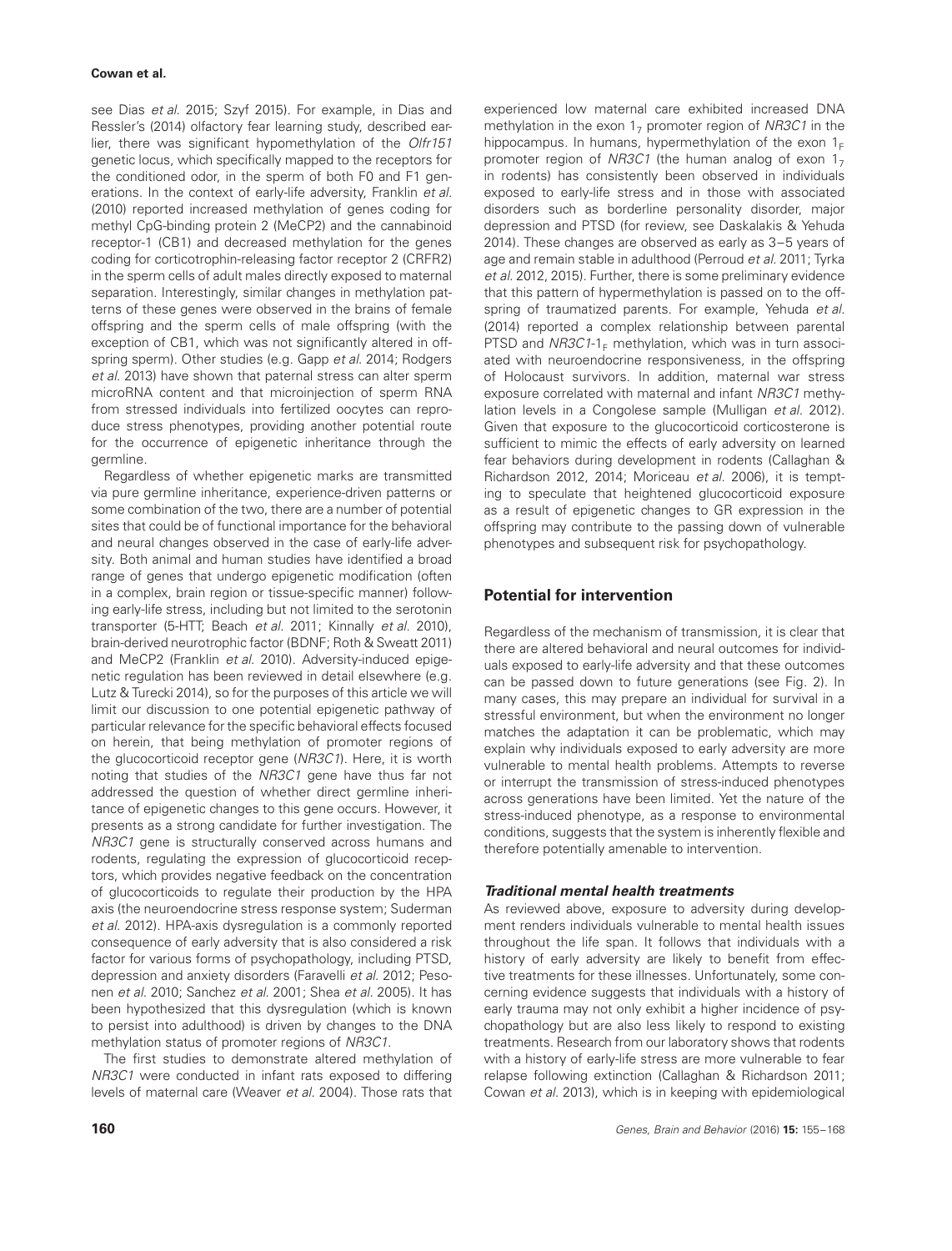

**Figure 2: The effects of early-life stress are evident throughout an individual's life span and reverberate into the next generation.** These persistent, multigenerational effects may be the result of a number of possible mechanisms, including alterations in mating behaviors, parental behaviors or epigenetic changes to the germline. Despite the deterministic implications of this evidence, the dynamic nature of these responses to environmental stimuli indicates that the system is inherently malleable. Thus, a number of potential treatment approaches for reversing early-life stress effects have been identified, including probiotics, micronutrients, epigenetic drugs and cognitive–behavioral therapies. Some of these intervention strategies have been implemented with promising results, with key intervention strategies and time points illustrated above. Abbreviations: CBT, cognitive behavioral therapy; HDAC, histone deacetylase; HPA, hypothalamic–pituitary–adrenal; MS, maternal separation; PTSD, post-traumatic stress disorder.

evidence that childhood maltreatment is associated with lack of treatment response in clinical trials of psychological therapy, antidepressant medication or combined treatment for depression (Nanni et al. 2012). Similarly, both pharmacological and psychological treatments have been found to be less effective in populations exposed to early adversity across attention deficit hyperactivity disorder (ADHD;

Sugimoto et al. 2015) and substance abuse (Boles et al. 2005; Sacks et al. 2008), although not in social anxiety (Bruce et al. 2013).

Turning to generational effects, to our knowledge there have been no studies directly examining the impact of early adversity on offspring treatment outcomes. However, some research has examined the impact of parental mental illness.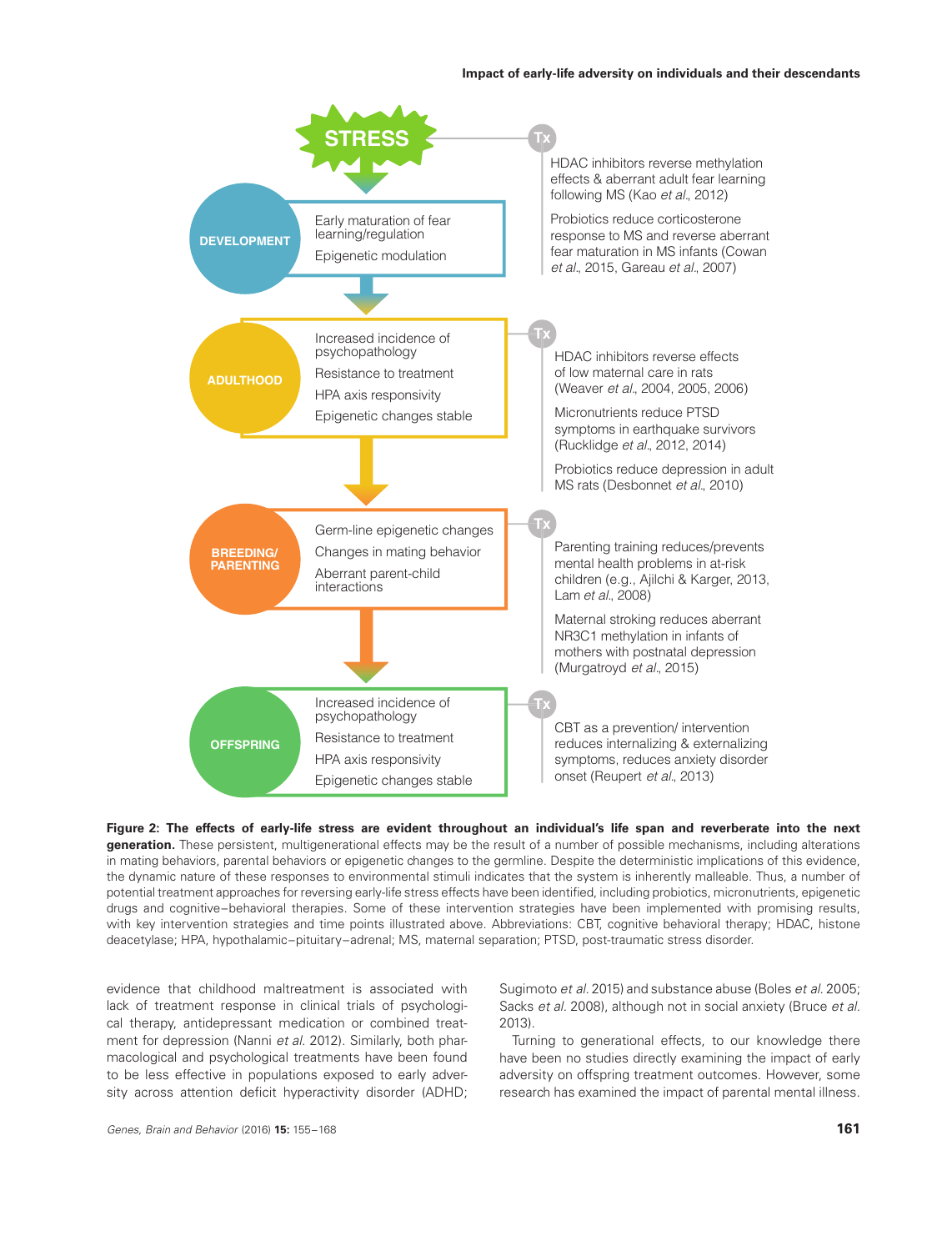#### **Cowan et al.**

For example, early results from an international collaborative study (the Genes for Treatment study) suggest that parental psychopathology interferes with children's recovery from anxiety disorders, predicting a significantly poorer response to treatment on follow-up (Hudson et al. 2015). On a more positive note, there are also indications that cognitive-behavioral therapy (CBT) can be effective as either a prevention or intervention technique to reduce psychological risk in the offspring of individuals with a mental illness. A number of early intervention programs have targeted these individuals with promising results (for review, see Reupert et al. 2013; Siegenthaler et al. 2012). For example, a family-based CBT program significantly reduced anxiety disorder onset in the 7- to 12-year-old offspring of anxious parents at 12-month follow-up (from 30% in the waitlist control to zero in the treatment group; Ginsburg 2009). Several studies have also found CBT-based programs to effectively reduce internalizing and externalizing symptomology and rates of illness onset in the offspring of depressed parents (Reupert *et al.* 2013). While these studies have generally examined relatively small samples, more definitive support for the efficacy of intervention in the F1 generation may be provided by a large-scale randomized control trial currently being conducted on the effects of a CBT intervention in children of depressed and anxious parents (described in the study protocol published by Nauta et al. 2012). Further research is also needed to identify the lifetime effectiveness of such programs and to ascertain whether effective psychosocial or pharmacological treatment of mental illness can reduce the risk of psychopathology in subsequent generations.

## *Parenting interventions*

While therapeutic interventions that address psychopathology in affected parents and their offspring appear promising, the dysfunctional parenting practices discussed previously point to the need to consider specific targeting of parenting skills. Such parenting skills training has been shown to be effective in the treatment of children's psychopathology, particularly for childhood externalizing disorders (e.g. Triple P Positive Parenting Program and Parent–Child Interaction Therapy; for reviews, see Kazdin 1997; Thomas & Zimmer-Gembeck 2007), and also for childhood anxiety and depression (Eckshtain et al. in press; Manassis et al. 2014). In parents exhibiting psychopathology (e.g. depression, substance abuse) or exposed to various forms of stress (e.g. poverty, divorce, foster care), the evidence suggests that parenting competence is amenable to intervention (Ajilchi & Kargar 2013; Guttentag et al. 2014; Lowell et al. 2011; Oriana Linares et al. 2006; Suchman et al. 2011; Wolchik et al. 1993). Importantly, treatment-induced enhancements of parenting attitudes have been shown to be transmitted to a subsequent generation, indicating the potential generational impact of parenting interventions (Mahrer et al. 2014). Furthermore, parenting interventions have also proven to be effective at reducing or preventing negative child mental health outcomes in these at-risk samples, with reductions in child internalizing and externalizing problems reported across different forms of parental psychopathology and stress (Bywater et al. 2009; Guttentag et al. 2014; Lam et al.

2008; Lowell et al. 2011; Malmberg & Field 2013; Self-Brown et al. 2011). However, there is evidence that parenting interventions are less effective for the offspring of individuals with greater symptoms of psychopathology (e.g. Van Loon et al. 2011; Webster-Stratton & Hammond 1990, but see also Gardner et al. 2010; Timmer et al. 2011). This suggests the need to concurrently target parental psychopathology, a strategy that has been shown to be more effective in the treatment of depressed mothers and their disruptive children (Sanders & McFarland 2000).

Interestingly, an even simpler behavioral parenting technique has recently been shown to reduce epigenetic aberrations in children exposed to perinatal maternal depression (Murgatroyd et al. 2015). Specifically, Murgatroyd et al. assessed DNA methylation patterns in 181 infants born to women with varying levels of depression symptomatology. They found associations between postnatal depression and increased methylation of the  $NR3C1-1<sub>F</sub>$  promoter in infants. Strikingly, in a higher risk subgroup whose mothers reported postnatal but not prenatal depression levels above the median there was a protective effect of self-reported maternal stroking. That is, there was a negative correlation between maternal tactile stimulation of infants and the DNA methylation patterns in those infants, speaking to the importance of parent–child interactions in the modulation of epigenetic risk factors and transmission of stress phenotypes.

## *Targeting epigenetic changes*

Psychopathological responses to early adversity are complex, with no discernible specificity of relationships between particular types of trauma and particular mental illnesses within nor across generations (Starr et al. 2014). As such, an approach that targets underlying mechanisms rather than symptomatology might prove more effective, particularly when considering long-term, heritable changes. Such an approach also fits well with the Research Domain Criteria (RDoC) framework proposed by the National Institute of Mental Health (e.g. Insel 2014). Given our discussion of the potential role of epigenetic alterations in the maintenance and transmission of stress-induced behavioral changes, targeting the epigenome seems a logical starting point. In this regard, there has been some use of epigenetic modifiers to reverse anxiety and stress-responsiveness phenotypes associated with different early experiences. Meaney and colleagues conducted the groundbreaking studies in this area (Weaver et al. 2004, 2005, 2006). They demonstrated that central infusion of either the histone deacetylase (HDAC) inhibitor trichostatin A or the methyl donor methionine could reverse the effects of low or high maternal care, respectively, on DNA methylation patterns, glucocorticoid receptor expression, HPA stress responses and behavioral expressions of depression and anxiety in adult mice.

Similar effects of epigenetic modulators have since been demonstrated in animals exposed to early stress (Kao et al. 2012). Specifically, systemic injection with an HDAC inhibitor (valproic acid) immediately prior to maternal separation and isolation reversed the effects of isolation on DNA methylation in the frontal cortex and fear-potentiated startle behavior in adulthood. This study is valuable in that it demonstrates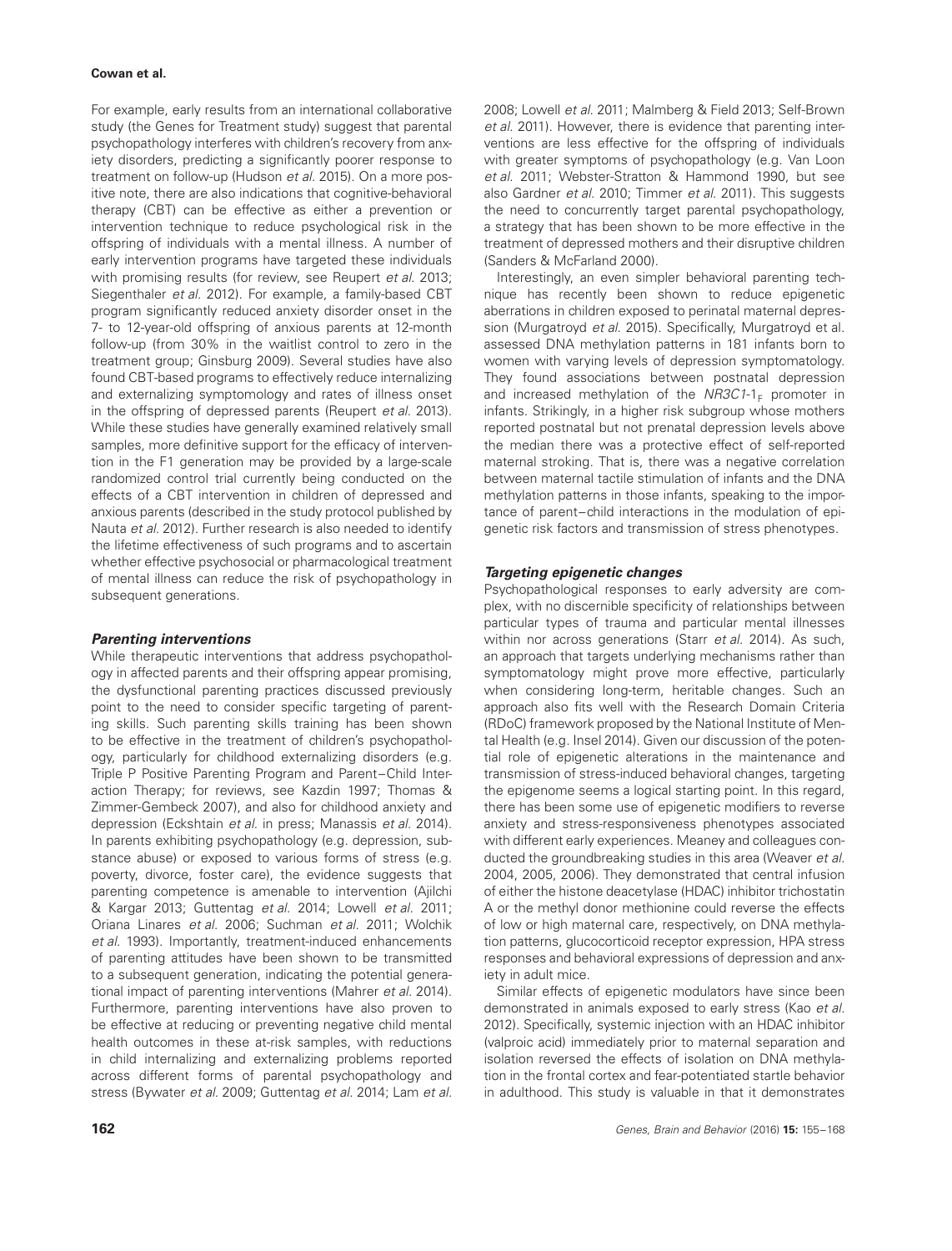that epigenetic treatments can confer long-lasting protection against the effects of early stress when delivered during the stressful period. However, it is not known whether these benefits might be transmitted to future generations, let alone whether such hypothetical transmission might occur through the germline or through changes to parenting behavior. Research on the use of epigenetic modifiers in humans is even more limited. However, the effect of valproic acid (a pharmacological agent widely used to treat epilepsy and bipolar disorder) on epigenetic profiles has been proposed as the mechanism for its efficacy in management of bipolar disorder (Phiel et al. 2001). Ideally, manipulation of the epigenome would be targeted at the key gene promoter regions in specific brain regions that are susceptible to stress-induced epigenetic changes (e.g. NR3C1 in the hippocampus). However, at this stage, we are far from achieving that level of specificity, suggesting that alternative treatment options need to be considered.

#### *Micronutrients: a more palatable approach?*

An alternative, and definitely more practicable, strategy for intervention involves alterations in dietary intake. As observed in the aforementioned studies of the Dutch famine, nutrition can play a key role in the overall health of individuals and their offspring. It has also been hypothesized that one driver of epigenetic changes in the context of stress is altered maternal intake of nutrients, including dietary methyl donors (Lucassen et al. 2013). Folic acid, vitamins B2, B6 and B12 are involved in DNA methylation and changes in maternal or paternal micronutrient intake can alter offspring, grand-offspring and great-grand-offspring outcomes (for review, see Vanhees et al. 2014). Further, recent evidence from studies of the effects of the Christchurch earthquake indicates that micronutrients administered in the aftermath of trauma conferred a protective effect, resulting in a long-lasting reduction in the incidence of PTSD symptoms (Rucklidge et al. 2012, 2014). It would be interesting to investigate whether this stress-protective effect also occurs in developing populations exposed to trauma.

## *Modification of the microbiome*

Another potential source of epigenetic modifiers is the large population of commensal bacteria that reside in the gastrointestinal tract. Known collectively as the microbiome, these bacteria produce large quantities of short-chain fatty acids (e.g. butyrate, acetate and propionate), which can act as HDAC inhibitors (Licciardi *et al.* 2010). There is mounting evidence to suggest that the microbiome plays an important role in the expression of emotional behavior and the function of associated brain systems across species (Christian et al. 2015; Foster & McVey Neufeld 2013; Jašarević et al. 2015). For example, the composition of the microbiome has been shown to be important for the development of normal emotional behavior and stress responses in studies of both germ-free mice (raised in the absence of a microbiome; De Palma et al. 2015; Heijtz et al. 2011; Sudo et al. 2004) and mice with differing emotional and gastrointestinal profiles (Bercik et al. 2011). Further, recent evidence has shown that

the gut microbiota produce metabolites with known importance for mental health (e.g. serotonin; Yano et al. 2015). Manipulation of the microbiome via administration of probiotic microorganisms, which colonize the gastrointestinal tract to bring benefits to the host organism, has been shown to improve mood and reduce anxiety in both rodents and humans (Dinan et al. 2013; Messaoudi et al. 2011; Neufeld et al. 2011; Rao et al. 2009). In addition, probiotics have been shown to alter functional network activation in healthy women completing an emotional attention task (Tillisch et al. 2013).

Importantly, there is also recent evidence to show that probiotic treatments can alter outcomes in animal models of early-life stress. Probiotic treatment of maternally separated animals has been shown to dampen corticosterone responses to separation and reduce adult expression of depressive behaviors (Desbonnet et al. 2010; Gareau et al. 2007). In addition, research from our group (Cowan et al. 2015) shows that the effects of maternal separation on development of fear-related learning and extinction are reversed by treatment with a probiotic supplement to dams' drinking water. These findings suggest that both the precocious development of fear systems and the long-term emotional dysregulation associated with early-life adversity can be reversed by targeting the microbiome. It will be important to determine the mechanism for these actions (e.g. alterations in epigenetic signals and changes in maternal behavior), as well as testing whether these results can be translated to human populations or whether such treatments would alter outcomes for the offspring of individuals exposed to early adversity.

Unfortunately, there are many places around the world where children are exposed to 'extreme environments' which adversely impact on physical health and brain development (Nelson 2015). Treatments that target either nutritional intake or microbial balance in the gut would be particularly appealing in such settings for a number of reasons (for further commentary, see Knight 2015). For example, individuals in these settings are often malnourished and have a number of issues in regard to gut functioning (Ashbolt 2004). Further, these sorts of interventions are relatively inexpensive to implement, in part because they do not require large numbers of individuals with advanced training. Finally, such treatment approaches are more likely to be accepted, and adhered to, than more time-demanding or invasive treatments.

#### *Other considerations for intervention*

The above discussion is by no means comprehensive in the consideration of potential interventions for the effects of early-life stress across generations. There are a variety of other promising methods that have been described in the literature, including exercise and anti-inflammatory medication (Harrison & Baune 2014). One factor that will need to be considered in future studies is the timing of the intervention, whatever it might be. Just as there are critical periods during which stress can have a particularly deleterious effect, timing is likely to play an important role in the effectiveness of treatment (Gee & Casey 2015). This will be a particularly complex process when dealing with multigenerational effects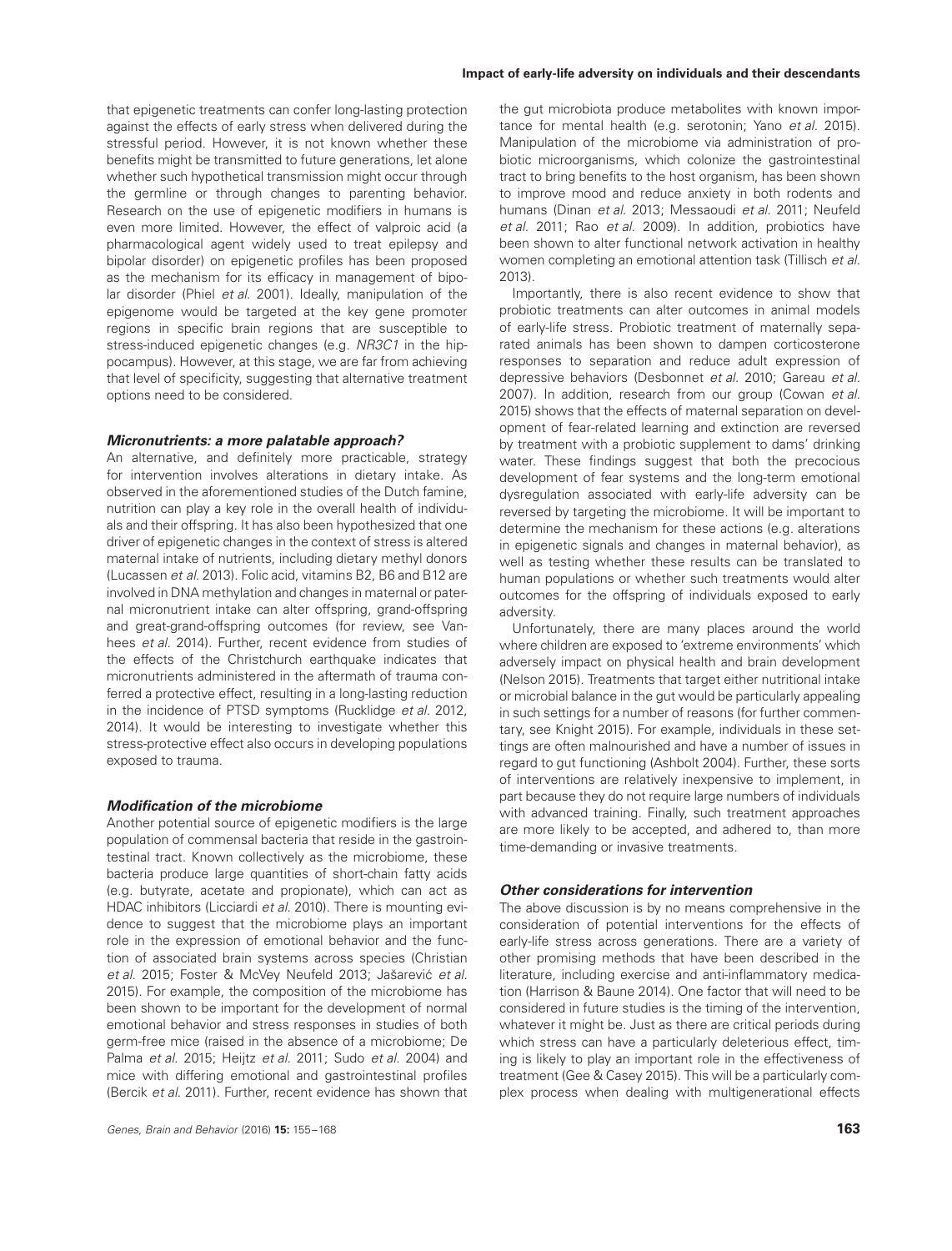#### **Cowan et al.**

of stress, and Fig. 2 highlights some potential key points for intervention drawn from the research discussed above. Similarly, the dose and duration of exposure to both stress and treatment are likely to impact on the success of any intervention. At this stage, the parameters for successful intervention remain unclear, particularly with respect to the intergenerational impact of treatment for early stress. This leaves the door open for an exciting period in the advancement of our understanding of both the mechanisms that underpin multigenerational transmission of stress phenotypes and the clinical applications of this knowledge.

## **References**

- Ajilchi, B. & Kargar, F.R. (2013) The impact of a parenting skills training program on stressed mothers and their children's depression level. Procedia Soc Behav Sci **84**, 450–456.
- Ashbolt, N.J. (2004) Microbial contamination of drinking water and disease outcomes in developing regions. Toxicology **198**, 229–238.
- Babenko, O., Kovalchuk, I. & Metz, G.A.S. (2015) Stress-induced perinatal and transgenerational epigenetic programming of brain development and mental health. Neurosci Biobehav Rev **48**, 70–91.
- Bale, T.L. (2015) Epigenetic and transgenerational reprogramming of brain development. Nat Rev Neurosci **16**, 332–344.
- Banyard, V.L. (1997) The impact of childhood sexual abuse and family functioning on four dimensions of women's later parenting. Child Abuse Negl **21**, 1095–1107.
- Beach, S.R.H., Brody, G.H., Todorov, A.A., Gunter, T.D. & Philibert, R.A. (2011) Methylation at 5HTT mediates the impact of child sex abuse on women's antisocial behavior: an examination of the Iowa adoptee sample. Psychosom Med **73**, 83–87.
- Bercik, P., Denou, E., Collins, J., Jackson, W.P., Lu, J., Jury, J., Deng, Y., Blennerhassett, P., Macri, J., McCoy, K.D., Verdu, E.F. & Collins, S.M. (2011) The intestinal microbiota affect central levels of brain-derived neurotropic factor and behavior in mice. Gastroenterology **141**, 599–609.
- Betancourt, T.S. (2015) The intergenerational effect of war. JAMA Psychiatry **72**, 199–200.
- Betancourt, T.S., McBain, R.K., Newnham, E.A. & Brennan, R.T. (2015) The intergenerational impact of war: longitudinal relationships between caregiver and child mental health in postconflict Sierra Leone. J Child Psychol Psychiatry **56**, 1101–1107.
- Boles, S.M., Joshi, V., Grella, C. & Wellisch, J. (2005) Childhood sexual abuse patterns, psychosocial correlates, and treatment outcomes among adults in drug abuse treatment. J Child Sex Abus **14**, 39–55.
- Bruce, L.C., Heimberg, R.G., Goldin, P.R. & Gross, J.J. (2013) Childhood maltreatment and response to cognitive behavioral therapy among individuals with social anxiety disorder. Depress Anxiety **30**, 662–669.
- Bywater, T., Hutchings, J., Daley, D., Whitaker, C., Yeo, S.T., Jones, K., Eames, C. & Edwards, R.T. (2009) Long-term effectiveness of a parenting intervention for children at risk of developing conduct disorder. Br J Psychiatry **195**, 318–324.
- Callaghan, B.L. & Richardson, R. (2011) Maternal separation results in early emergence of adult-like fear and extinction learning in infant rats. Behav Neurosci **125**, 20–28.
- Callaghan, B.L. & Richardson, R. (2012) Adverse rearing environments and persistent memories in rats: removing the brakes on infant fear memory. Transl Psychiatry **2**, e138.
- Callaghan, B.L. & Richardson, R. (2014) Early emergence of adult-like fear renewal in the developing rat after chronic corticosterone treatment of the dam or the pups. Behav Neurosci **128**, 594–602.
- Champagne, F.A. & Meaney, M.J. (2006) Stress during gestation alters postpartum maternal care and the development of the offspring in a rodent model. Biol Psychiatry **59**, 1227–1235.
- Champagne, F.A. & Meaney, M.J. (2007) Transgenerational effects of social environment on variations in maternal care and behavioral response to novelty. Behav Neurosci **121**, 1353–1363.
- Chisholm, J.S., Quinlivan, J.A., Petersen, R.W. & Coall, D.A. (2005) Early stress predicts age at menarche and first birth, adult attachment, and expected lifespan. Hum Nat **16**, 233–265.
- Christian, L.M., Galley, J.D., Hade, E.M., Schoppe-Sullivan, S., Kamp Dush, C. & Bailey, M.T. (2015) Gut microbiome composition is associated with temperament during early childhood. Brain Behav Immun **45**, 118–127.
- Coplan, J.D., Altemus, M., Mathew, S.J., Smith, E.L.P., Scharf, B., Coplan, P.M., Kral, J.G., Gorman, J.M., Owens, M.J., Nemeroff, C.B. & Rosenblum, L.A. (2005) Synchronized maternal-infant elevations of primate CSF CRF concentrations in response to variable foraging demand. CNS Spectr **10**, 530–536.
- Coplan, J.D., Fathy, H.M., Jackowski, A.P., Tang, C.Y., Perera, T.D., Mathew, S.J., Martinez, J., Abdallah, C.G., Dwork, A.J., Pantol, G., Carpenter, D., Gorman, J.M., Nemeroff, C.B., Owens, M.J., Kaffman, A. & Kaufman, J. (2014) Early life stress and macaque amygdala hypertrophy: preliminary evidence for a role for the serotonin transporter gene. Front Behav Neurosci **8**, 342.
- Cowan, C.S.M., Callaghan, B.L. & Richardson, R. (2013) Acute early-life stress results in premature emergence of adult-like fear retention and extinction relapse in infant rats. Behav Neurosci **127**, 703–711.
- Cowan, C.S.M., Callaghan, B.L. & Richardson, R. (2015) A probiotic formulation (Lactobacillus rhamnosus and L. helveticus) reverses abnormal developmental trajectories of emotional learning in stressed infant rats.
- Crews, D., Gore, A.C., Hsu, T.S., Dangleben, N.L., Spinetta, M., Schallert, T., Anway, M.D. & Skinner, M.K. (2007) Transgenerational epigenetic imprints on mate preference. Proc Natl Acad Sci USA **104**, 5942–5946.
- Cummings, E.M., Hennessy, K.D., Rabideau, G.J. & Cicchetti, D. (1994) Responses of physically abused boys to interadult anger involving their mothers. Dev Psychopathol **6**, 31–41.
- Curley, J.P., Mashoodh, R. & Champagne, F.A. (2011) Epigenetics and the origins of paternal effects. Horm Behav **59**, 306–314.
- Daskalakis, N.P. & Yehuda, R. (2014) Site-specific methylation changes in the glucocorticoid receptor exon 1F promoter in relation to life adversity: systematic review of contributing factors. Front Neurosci **8**, 369.
- De Palma, G., Blennerhassett, P., Lu, J., Deng, Y., Park, A.J., Green, W., Denou, E., Silva, M.A., Santacruz, A., Sanz, Y., Surette, M.G., Verdu, E.F., Collins, S.M. & Bercik, P. (2015) Microbiota and host determinants of behavioural phenotype in maternally separated mice. Nat Commun **6**, 7735.
- Dekel, R. & Goldblatt, H. (2008) Is there intergenerational transmission of trauma? The case of combat veterans' children. Am J Orthopsychiatry **78**, 281–289.
- Desbonnet, L., Garrett, L., Clarke, G., Kiely, B., Cryan, J.F. & Dinan, T.G. (2010) Effects of the probiotic Bifidobacterium infantis in the maternal separation model of depression. Neuroscience **170**, 1179–1188.
- Dias, B.G. & Ressler, K.J. (2014) Parental olfactory experience influences behavior and neural structure in subsequent generations. Nat Neurosci **17**, 89–96.
- Dias, B.G., Maddox, S.A., Klengel, T. & Ressler, K.J. (2015) Epigenetic mechanisms underlying learning and the inheritance of learned behaviors. Trends Neurosci **38**, 96–107.
- DiLillo, D. & Damashek, A. (2003) Parenting characteristics of women reporting a history of childhood sexual abuse. Child Maltreat **8**, 319–333.
- Dinan, T.G., Stanton, C. & Cryan, J.F. (2013) Psychobiotics: a novel class of psychotropic. Biol Psychiatry **74**, 720–726.
- Eckshtain, D., Kuppens, S. & Weisz, J.R. (in press) Amelioration of child depression through behavioral parent training: a preliminary study. J Clin Child Adolesc Psychol (in press).

**164** Genes, Brain and Behavior (2016) **15:** 155–168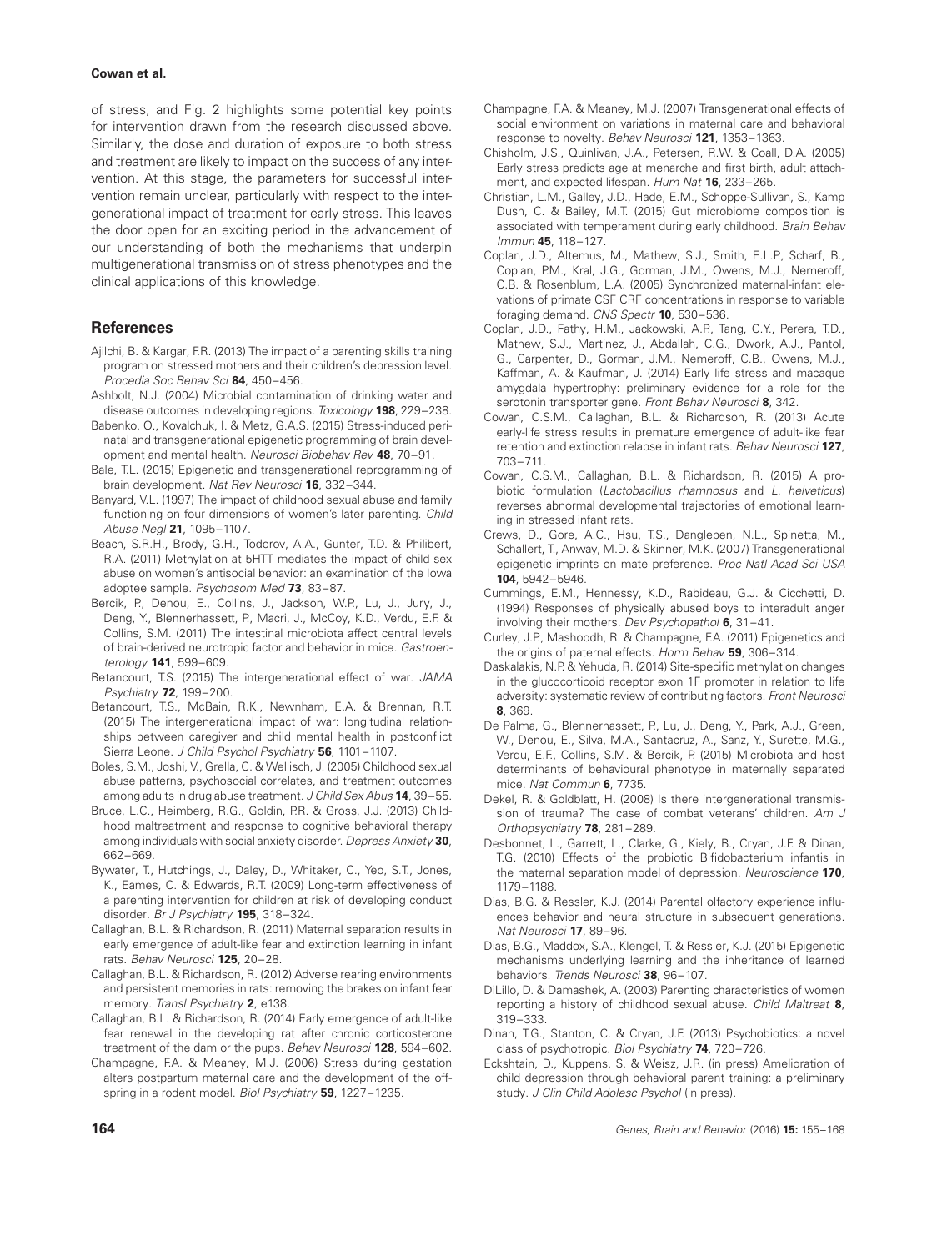- Ehrensaft, M.K., Knous-Westfall, H.M., Cohen, P. & Chen, H. (2015) How does child abuse history influence parenting of the next generation? Psychol Violence **5**, 16–25.
- Fairbanks, L.A. (1996) Individual differences in maternal style: causes and consequences for mothers and offspring. Adv Study Behav **25**, 579–611.
- Fairbanks, L.A., Jorgensen, M.J., Bailey, J.N., Breidenthal, S.E., Grzywa, R. & Laudenslager, M.L. (2011) Heritability and genetic correlation of hair cortisol in vervet monkeys in low and higher stress environments. Psychoneuroendocrinology **36**, 1201–1208.
- Faravelli, C., Lo Sauro, C., Lelli, L., Pietrini, F., Lazzeretti, L., Godini, L., Benni, L., Fioravanti, G., Talamba, G.A., Castellini, G. & Ricca, V. (2012) The role of life events and HPA axis in anxiety disorders: a review. Curr Pharm Des **18**, 5663–5674.
- Field, N.P., Om, C., Kim, T. & Vorn, S. (2011) Parental styles in second generation effects of genocide stemming from the Khmer Rouge regime in Cambodia. Attach Hum Dev **13**, 611–628.
- Field, N.P., Muong, S. & Sochanvimean, V. (2013) Parental styles in the intergenerational transmission of trauma stemming from the Khmer Rouge regime in Cambodia. Am J Orthopsychiatry **83**, 483–494.
- Foster, J.A. & McVey Neufeld, K.-A. (2013) Gut–brain axis: how the microbiome influences anxiety and depression. Trends Neurosci **36**, 305–312.
- Francis, D., Diorio, J., Liu, D. & Meaney, M.J. (1999) Nongenomic transmission across generations of maternal behavior and stress responses in the rat. Science **286**, 1155–1158.
- Franklin, T.B., Russig, H., Weiss, I.C., Grff, J., Linder, N., Michalon, A., Vizi, S. & Mansuy, I.M. (2010) Epigenetic transmission of the impact of early stress across generations. Biol Psychiatry **68**, 408–415.
- Gapp, K., Jawaid, A., Sarkies, P., Bohacek, J., Pelczar, P., Prados, J., Farinelli, L., Miska, E. & Mansuy, I.M. (2014) Implication of sperm RNAs in transgenerational inheritance of the effects of early trauma in mice. Nat Neurosci **17**, 667–669.
- Gardner, F., Hutchings, J., Bywater, T. & Whitaker, C. (2010) Who benefits and how does it work? Moderators and mediators of outcome in an effectiveness trial of a parenting intervention. J Clin Child Adolesc Psychol **39**, 568–580.
- Gareau, M.G., Jury, J., Yang, P.C., MacQueen, G. & Perdue, M.H. (2006) Neonatal maternal separation causes colonic dysfunction in rat pups including impaired host resistance. Pediatr Res **59**, 83–88.
- Gareau, M.G., Jury, J., MacQueen, G., Sherman, P.M. & Perdue, M.H. (2007) Probiotic treatment of rat pups normalises corticosterone release and ameliorates colonic dysfunction induced by maternal separation. Gut **56**, 1522–1528.
- Gee, D.G. & Casey, B.J. (2015) The impact of developmental timing for stress and recovery. Neurobiol Stress **1**, 184–194.
- Gee, D.G., Gabard-Durnam, L.J., Flannery, J., Goff, B., Humphreys, K.L., Telzer, E.H., Hare, T.A., Bookheimer, S.Y. & Tottenham, N. (2013) Early developmental emergence of human amygdala-prefrontal connectivity after maternal deprivation. Proc Natl Acad Sci USA **110**, 15638–15643.
- Ginsburg, G.S. (2009) The child anxiety prevention study: intervention model and primary outcomes. J Consult Clin Psychol **77**, 580–587.
- Green, J.G., McLaughlin, K.A., Berglund, P.A., Gruber, M.J., Sampson, N.A., Zaslavsky, A.M. & Kessler, R.C. (2010) Childhood adversities and adult psychiatric disorders in the national comorbidity survey replication I: associations with first onset of DSM-IV disorders. Arch Gen Psychiatry **67**, 113–123.
- Gunnar, M. & Quevedo, K. (2007) The neurobiology of stress and development. Annu Rev Psychol **58**, 145–173.
- Guttentag, C.L., Landry, S.H., Williams, J.M., Baggett, K.M., Noria, C.W., Borkowski, J.G., Swank, P.R., Farris, J.R., Crawford, A., Lanzi, R.G., Carta, J.J., Warren, S.F. & Ramey, S.L. (2014) "My baby & me": effects of an early, comprehensive parenting intervention on at-risk mothers and their children. Dev Psychol **50**, 1482–1496.
- Haroutunian, V. & Riccio, D.C. (1979) Age-dependent effects of preconditioning aversive experiences on the retention of conditioned fear in weanling rats. Behav Neural Biol **26**, 248–253.
- Harrison, E.L. & Baune, B.T. (2014) Modulation of early stress-induced neurobiological changes: a review of behavioural and pharmacological interventions in animal models. Transl Psychiatry **4**, e390.
- Heijtz, R.D., Wang, S., Anuar, F., Qian, Y., Björkholm, B., Samuelsson, A., Hibberd, M.L., Forssberg, H. & Pettersson, S. (2011) Normal gut microbiota modulates brain development and behavior. Proc Natl Acad Sci USA **108**, 3047–3052.
- Hennessy, M.B. & Moorman, L. (1989) Factors influencing cortisol and behavioral responses to maternal separation in guinea pigs. Behav Neurosci **103**, 378–385.
- Hoek, H.W., Brown, A.S. & Susser, E. (1998) The Dutch famine and schizophrenia spectrum disorders. Soc Psychiatry Psychiatr Epidemiol **33**, 373–379.
- Hudson, J.L., Keers, R., Roberts, S. et al. (2015) Clinical predictors of response to cognitive-behavioral therapy in pediatric anxiety disorders: the genes for treatment (GxT) study. J Am Acad Child Adolesc Psychiatry **54**, 454–463.
- Hunter, A.L., Minnis, H. & Wilson, P. (2011) Altered stress responses in children exposed to early adversity: a systematic review of salivary cortisol studies. Stress **14**, 614–626.
- Insel, T.R. (2014) The NIMH research domain criteria (RDoC) project: precision medicine for psychiatry. Am J Psychiatry **171**, 395–397.
- Jašarević, E., Rodgers, A.B. & Bale, T.L. (2015) A novel role for maternal stress and microbial transmission in early life programming and neurodevelopment. Neurobiol Stress **1**, 81–88.
- Jones, P.B. (2013) Adult mental health disorders and their age at onset. Br J Psychiatry **202**, s5–s10.
- Jordan, B.K., Marmar, C.R., Fairbank, J.A., Schlenger, W.E., Kulka, R.A., Hough, R.L. & Weiss, D.S. (1992) Problems in families of male Vietnam veterans with posttraumatic stress disorder. J Consult Clin Psychol **60**, 916–926.
- Juul, S.H., Hendrix, C., Robinson, B., Stowe, Z.N., Newport, D.J., Brennan, P.A. & Johnson, K.C. (in press) Maternal early-life trauma and affective parenting style: the mediating role of HPA-axis function. Arch Womens Ment Health (in press).
- Kan, J.M., Callaghan, B.L. & Richardson, R. (2015) A mother's past can predict her offspring's future: previous maternal separation leads to the early emergence of adult-like fear behavior in subsequent infant rat offspring.
- Kao, G.S., Cheng, L.Y., Chen, L.H., Tzeng, W.Y., Cherng, C.G., Su, C.C., Wang, C.Y. & Yu, L. (2012) Neonatal isolation decreases cued fear conditioning and frontal cortical histone 3 lysine 9 methylation in adult female rats. Eur J Pharmacol **697**, 65–72.
- Kazdin, A.E. (1997) Parent management training: evidence, outcomes, and issues. J Am Acad Child Adolesc Psychiatry **36**, 1349–1356.
- Kessler, R.C., Amminger, G.P., Aguilar-Gaxiola, S., Alonso, J., Lee, S. & Üstün, T.B. (2007) Age of onset of mental disorders: a review of recent literature. Curr Opin Psychiatry **20**, 359–364.
- Kinnally, E.L., Capitanio, J.P., Leibel, R., Deng, L., Leduc, C., Haghighi, F. & Mann, J.J. (2010) Epigenetic regulation of serotonin transporter expression and behavior in infant rhesus macaques. Genes Brain Behav **9**, 575–582.
- Kinnally, E.L., Feinberg, C., Kim, D., Ferguson, K., Coplan, J.D. & Mann, J.J. (2013) Transgenerational effects of variable foraging demand stress in female bonnet macaques. Am J Primatol **75**, 509–517.
- Knight, R. (2015) Why microbiome treatments could pay off soon. Nature **518**, S5.
- Kundakovic, M. & Champagne, F.A. (2014) Early-life experience, epigenetics, and the developing brain. Neuropsychopharmacology **40**, 141–153.
- Lam, W.K., Fals-Stewart, W. & Kelley, M.L. (2008) Effects of parent skills training with behavioral couples therapy for alcoholism on children: a randomized clinical pilot trial. Addict Behav **33**, 1076–1080.
- Lee, F.S., Heimer, H., Giedd, J.N., Lein, E.S., Šestan, N., Weinberger, D.R. & Casey, B.J. (2014) Adolescent mental health – opportunity and obligation: emerging neuroscience offers hope for treatments. Science **346**, 547–549.

Genes, Brain and Behavior (2016) **15:** 155–168 **165**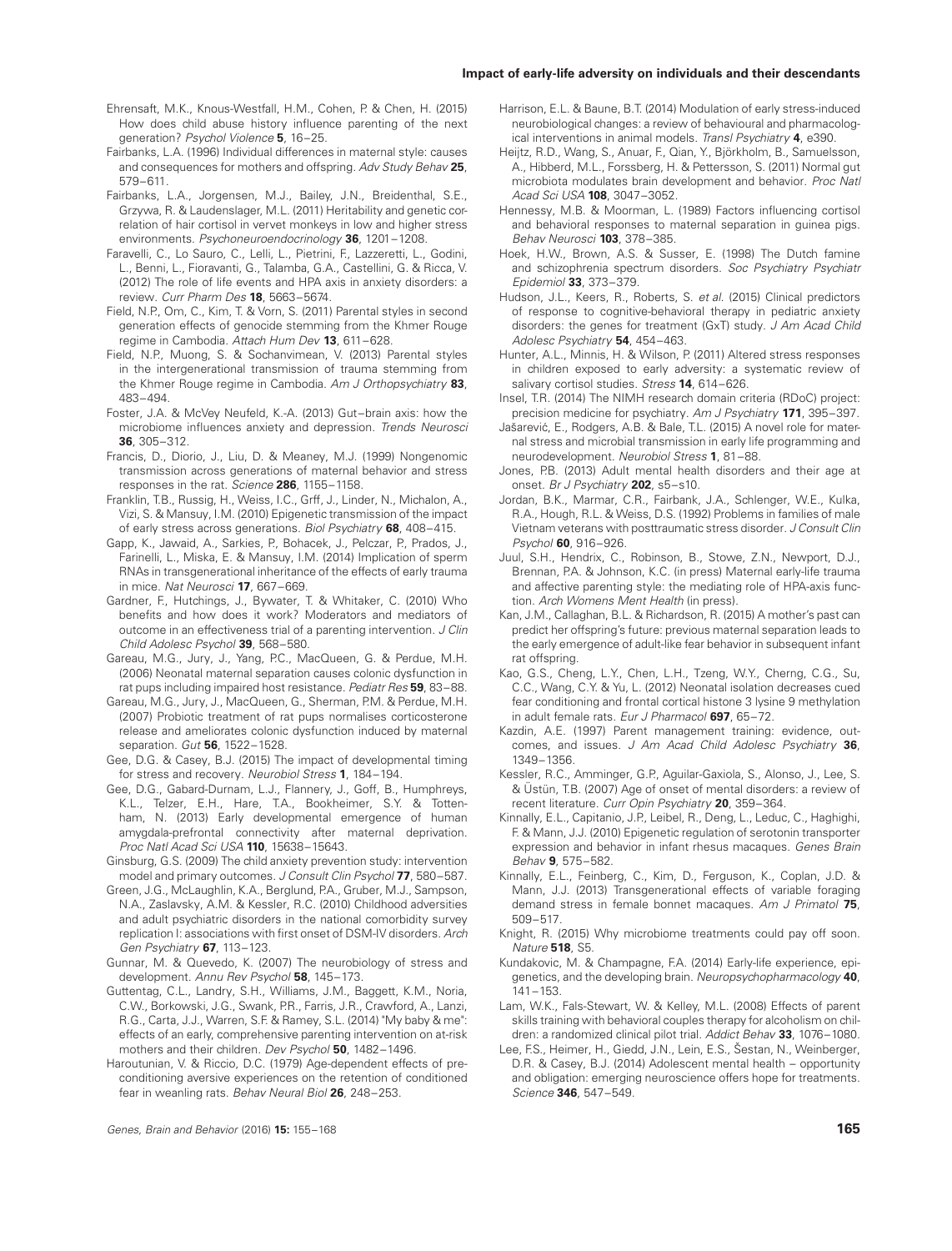- Levine, S. & Wiener, S.G. (1988) Psychoendocrine aspects of mother-infant relationships in nonhuman primates. Psychoneuroendocrinology **13**, 143–154.
- Licciardi, P.V., Wong, S.S., Tang, M.L.K. & Karagiannis, T.C. (2010) Epigenome targeting by probiotic metabolites. Gut Pathog **2**, 24.
- Liu, D., Diorio, J., Tannenbaum, B., Caldji, C., Francis, D., Freedman, A., Sharma, S., Pearson, D., Plotsky, P.M. & Meaney, M.J. (1997) Maternal care, hippocampal glucocorticoid receptors, and hypothalamic-pituitary-adrenal responses to stress. Science **277**, 1659–1662.
- Lowell, D.I., Carter, A.S., Godoy, L., Paulicin, B. & Briggs-Gowan, M.J. (2011) A randomized controlled trial of Child FIRST: a comprehensive home-based intervention translating research into early childhood practice. Child Dev **82**, 193–208.
- Lucassen, P.J., Naninck, E.F.G., van Goudoever, J.B., Fitzsimons, C., Joels, M. & Korosi, A. (2013) Perinatal programming of adult hippocampal structure and function: emerging roles of stress, nutrition and epigenetics. Trends Neurosci **36**, 621–631.
- Lutz, P.E. & Turecki, G. (2014) DNA methylation and childhood maltreatment: from animal models to human studies. Neuroscience **264**, 142–156.
- Maccari, S., Krugers, H.J., Morley-Fletcher, S., Szyf, M. & Brunton, P.J. (2014) The consequences of early-life adversity: neurobiological, behavioural and epigenetic adaptations. J Neuroendocrinol **26**, 707–723.
- Macfie, J., McElwain, N.L., Houts, R.M. & Cox, M.J. (2005) Intergenerational transmission of role reversal between parent and child: dyadic and family systems internal working models. Attach Hum Dev **7**, 51–65.
- Mahrer, N.E., Winslow, E., Wolchik, S.A., Tein, J.Y. & Sandler, I.N. (2014) Effects of a preventive parenting intervention for divorced families on the intergenerational transmission of parenting attitudes in young adult offspring. Child Dev **85**, 2091–2105.
- Malmberg, J.L. & Field, C.E. (2013) Preventative behavioral parent training: a preliminary investigation of strategies for preventing at-risk children from developing later conduct problems. Child Fam Behav Ther **35**, 212–227.
- Manassis, K., Changgun Le, T., Bennett, K. et al. (2014) Types of parental involvement in CBT with anxious youth: a preliminary meta-analysis. J Consult Clin Psychol **82**, 1163–1172.
- Marco, E.M., Macrì, S. & Laviola, G. (2011) Critical age windows for neurodevelopmental psychiatric disorders: evidence from animal models. Neurotox Res **19**, 286–307.
- Mashoodh, R., Franks, B., Curley, J.P. & Champagne, F.A. (2012) Paternal social enrichment effects on maternal behavior and offspring growth. Proc Natl Acad Sci USA **109**, 17232–17238.
- McLaughlin, K.A., Fox, N.A., Zeanah, C.H. & Nelson, C.A. (2011) Adverse rearing environments and neural development in children: the development of frontal electroencephalogram asymmetry. Biol Psychiatry **70**, 1008–1015.
- Messaoudi, M., Lalonde, R., Violle, N., Javelot, H., Desor, D., Nejdi, A., Bisson, J.F., Rougeot, C., Pichelin, M., Cazaubiel, M. & Cazaubiel, J.M. (2011) Assessment of psychotropic-like properties of a probiotic formulation (Lactobacillus helveticus R0052 and Bifidobacterium longum R0175) in rats and human subjects. Br J Nutr **105**, 755–764.
- Meyer, J.S. & Hamel, A.F. (2014) Models of stress in nonhuman primates and their relevance for human psychopathology and endocrine dysfunction. ILAR J **55**, 347–360.
- Moriceau, S., Wilson, D.A., Levine, S. & Sullivan, R.M. (2006) Dual circuitry for odor-shock conditioning during infancy: corticosterone switches between fear and attraction via amygdala. J Neurosci **26**, 6737–6748.
- Moriceau, S., Shionoya, K., Jakubs, K. & Sullivan, R.M. (2009) Early-life stress disrupts attachment learning: the role of amygdala corticosterone, locus ceruleus corticotropin releasing hormone, and olfactory bulb norepinephrine. J Neurosci **29**, 15745–15755.
- Morris, M.J.P. & Monteggia, L.M.P. (2014) Role of DNA methylation and the DNA methyltransferases in learning and memory. Dialogues Clin Neurosci **16**, 359–371.
- Mulligan, C.J., D'Errico, N.C., Stees, J. & Hughes, D.A. (2012) Methylation changes at NR3C1 in newborns associate with maternal prenatal stress exposure and newborn birth weight. Epigenetics **7**, 853–857.
- Murgatroyd, C., Quinn, J.P., Sharp, H.M., Pickles, A. & Hill, J. (2015) Effects of prenatal and postnatal depression, and maternal stroking, at the glucocorticoid receptor gene. Transl Psychiatry **5**, e560.
- Nanni, V., Uher, R. & Danese, A. (2012) Childhood maltreatment predicts unfavorable course of illness and treatment outcome in depression: a meta-analysis. Am J Psychiatry **169**, 141–151.
- Nauta, M.H., Festen, H., Reichart, C.G., Nolen, W.A., Stant, A.D., Bockting, C.L.H., van der Wee, N.J.A., Beekman, A., Doreleijers, T.A.H., Hartman, C.A., de Jong, P.J. & de Vries, S.O. (2012) Preventing mood and anxiety disorders in youth: a multi-centre RCT in the high risk offspring of depressed and anxious patients. BMC Psychiatry **12**, 31.
- Nelson, C.A. (2015) An international approach to research on brain development. Trends Cogn Sci **19**, 424–426.
- Neufeld, K.-A.M., Kang, N., Bienenstock, J. & Foster, J.A. (2011) Effects of intestinal microbiota on anxiety-like behavior. Commun Integr Biol **4**, 492–494.
- Nishi, M., Horii-Hayashi, N. & Sasagawa, T. (2014) Effects of early life adverse experiences on brain activity: implications from maternal separation models in rodents. Front Neurosci **8**, 166.
- Oriana Linares, L., Montalto, D., Li, M. & Oza, V.S. (2006) A promising parenting intervention in foster care. J Consult Clin Psychol **74**,  $32 - 41$
- Painter, R.C., Roseboom, T.J. & Bleker, O.P. (2005) Prenatal exposure to the Dutch famine and disease in later life: an overview. Reprod Toxicol **20**, 345–352.
- Palosaari, E., Punamäki, R.-L., Qouta, S. & Diab, M. (2013) Intergenerational effects of war trauma among Palestinian families mediated via psychological maltreatment. Child Abuse Negl **37**, 955–968.
- Peña, C.J., Bagot, R.C., Labonté, B. & Nestler, E.J. (2014) Epigenetic signaling in psychiatric disorders. J Mol Biol **426**, 3389–3412.
- Perroud, N., Paoloni-Giacobino, A., Prada, P., Olie, E., Salzmann, A., Nicastro, R., Guillaume, S., Mouthon, D., Stouder, C., Dieben, K., Huguelet, P., Courtet, P. & Malafosse, A. (2011) Increased methylation of glucocorticoid receptor gene (NR3C1) in adults with a history of childhood maltreatment: a link with the severity and type of trauma. Transl Psychiatry **1**, e59.
- Pesonen, A.K., Räikkönen, K., Feldt, K., Heinonen, K., Osmond, C., Phillips, D.I.W., Barker, D.J.P., Eriksson, J.G. & Kajantie, E. (2010) Childhood separation experience predicts HPA axis hormonal responses in late adulthood: a natural experiment of World War II. Psychoneuroendocrinology **35**, 758–767.
- Phiel, C.J., Zhang, F., Huang, E.Y., Guenther, M.G., Lazar, M.A. & Klein, P.S. (2001) Histone deacetylase is a direct target of valproic acid, a potent anticonvulsant, mood stabilizer, and teratogen. J Biol Chem **276**, 36734–36741.
- Quinlivan, J.A., Tan, L.H., Steele, A. & Black, K. (2004) Impact of demographic factors, early family relationships and depressive symptomatology in teenage pregnancy. Aust N Z J Psychiatry **38**, 197–203.
- Rao, A.V., Bested, A.C., Beaulne, T.M., Katzman, M.A., Iorio, C., Berardi, J.M. & Logan, A.C. (2009) A randomized, double-blind, placebo-controlled pilot study of a probiotic in emotional symptoms of chronic fatigue syndrome. Gut Pathog **1**, 6.
- Reik, W., Dean, W. & Walter, J. (2001) Epigenetic reprogramming in mammalian development. Science **293**, 1089–1093.
- Reupert, A.E., Cuff, R., Drost, L., Foster, K., van Doesum, K.T. & van Santvoort, F. (2013) Intervention programs for children whose parents have a mental illness: a review. Med J Aust **199**, S18–S22.
- Roberts, A.L., Galea, S., Austin, S.B., Cerda, M., Wright, R.J., Rich-Edwards, J.W. & Koenen, K.C. (2012) Posttraumatic stress disorder across two generations: concordance and mechanisms in a population-based sample. Biol Psychiatry **72**, 505–511.

**166** Genes, Brain and Behavior (2016) **15:** 155–168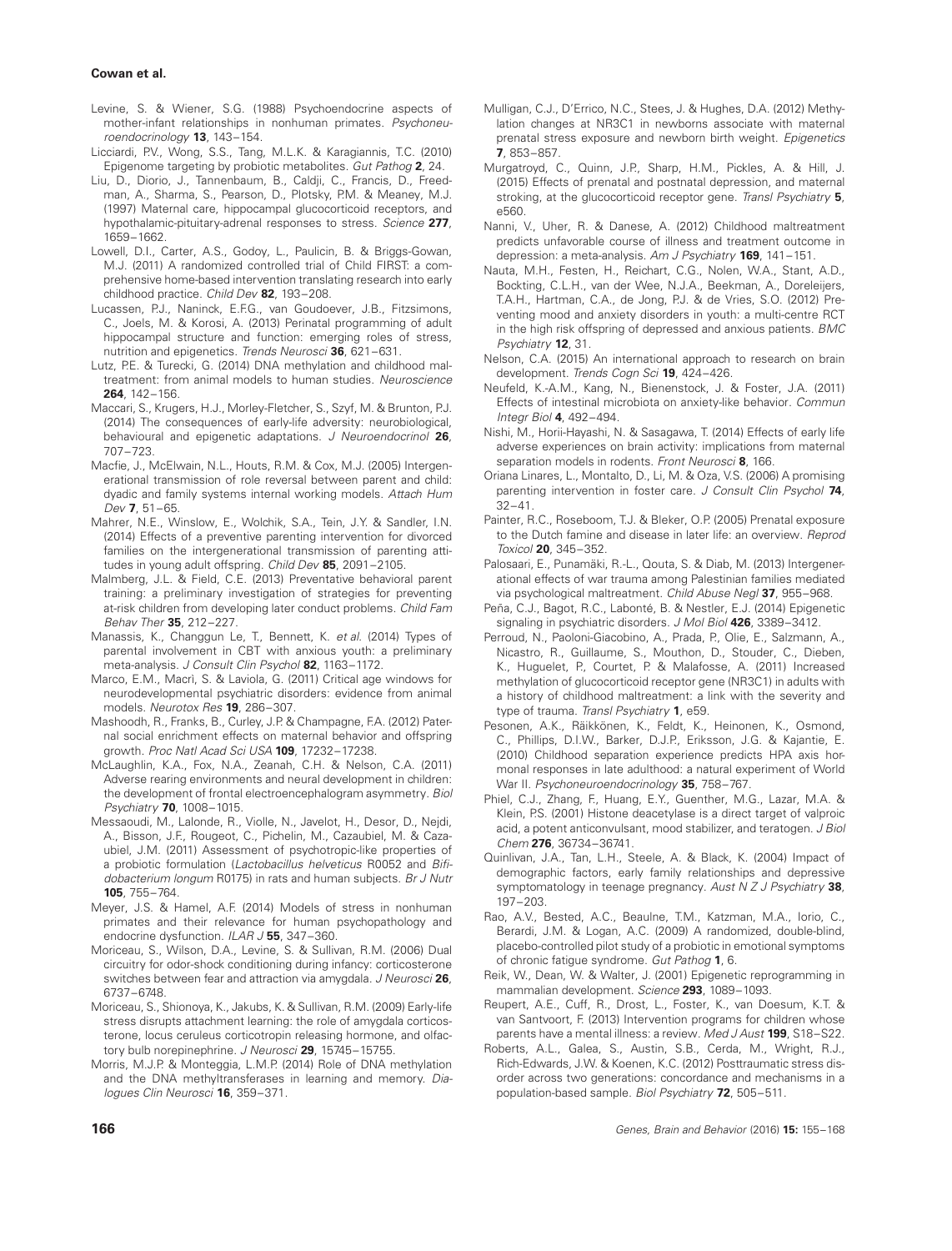- Rodgers, A.B. & Bale, T.L. (2015) Germ cell origins of posttraumatic stress disorder risk: the transgenerational impact of parental stress experience. Biol Psychiatry **78**, 307–314.
- Rodgers, A.B., Morgan, C.P., Bronson, S.L., Revello, S. & Bale, T.L. (2013) Paternal stress exposure alters sperm microRNA content and reprograms offspring HPA stress axis regulation. J Neurosci **33**, 9003–9012.
- Roth, T.L. & Sweatt, J.D. (2011) Epigenetic marking of the BDNF gene by early-life adverse experiences. Horm Behav **59**, 315–320.
- Rucklidge, J.J., Andridge, R., Gorman, B., Blampied, N., Gordon, H. & Boggis, A. (2012) Shaken but unstirred? Effects of micronutrients on stress and trauma after an earthquake: RCT evidence comparing formulas and doses. Hum Psychopharmacol **27**, 440–454.
- Rucklidge, J.J., Blampied, N., Gorman, B., Gordon, H.A. & Sole, E. (2014) Psychological functioning 1 year after a brief intervention using micronutrients to treat stress and anxiety related to the 2011 Christchurch earthquakes: a naturalistic follow-up. Hum Psychopharmacol **29**, 230–243.
- Sacks, J.Y., McKendrick, K. & Banks, S. (2008) The impact of early trauma and abuse on residential substance abuse treatment outcomes for women. J Subst Abuse Treat **34**, 90–100.
- Sanchez, M.M., Ladd, C.O. & Plotsky, P.M. (2001) Early adverse experience as a developmental risk factor for later psychopathology: evidence from rodent and primate models. Dev Psychopathol **13**, 419–449.
- Sanders, M.R. & McFarland, M. (2000) Treatment of depressed mothers with disruptive children: a controlled evaluation of cognitive behavioral family intervention. Behav Ther **31**, 89–112.
- Scharf, M. (2007) Long-term effects of trauma: psychosocial functioning of the second and third generation of Holocaust survivors. Dev Psychopathol **19**, 603–622.
- Self-Brown, S., Frederick, K., Binder, S., Whitaker, D., Lutzker, J., Edwards, A. & Blankenship, J. (2011) Examining the need for cultural adaptations to an evidence-based parent training program targeting the prevention of child maltreatment. Child Youth Serv Rev **33**, 1166–1172.
- Shea, A., Walsh, C., MacMillan, H. & Steiner, M. (2005) Child maltreatment and HPA axis dysregulation: relationship to major depressive disorder and post traumatic stress disorder in females. Psychoneuroendocrinology **30**, 162–178.
- Siegenthaler, E., Munder, T. & Egger, M. (2012) Effect of preventive interventions in mentally ill parents on the mental health of the offspring: systematic review and meta-analysis. J Am Acad Child Adolesc Psychiatry **51**, 8–17.
- Starr, L.R., Conway, C.C., Hammen, C.L. & Brennan, P.A. (2014) Transdiagnostic and disorder-specific models of intergenerational transmission of internalizing pathology. Psychol Med **44**, 161–172.
- Stein, A.D., Pierik, F.H., Verrips, G.H.W., Susser, E.S. & Lurney, L.H. (2009) Maternal exposure to the Dutch famine before conception and during pregnancy quality of life and depressive symptoms in adult offspring. Epidemiology **20**, 909–915.
- Suchman, N.E., Decoste, C., McMahon, T.J., Rounsaville, B. & Mayes, L. (2011) The Mothers and Toddlers program, an attachment-based parenting intervention for substance-using women: results at 6-week follow-up in a randomized clinical pilot. Infant Ment Health J **32**, 427–449.
- Suderman, M., McGowan, P.O., Sasaki, A., Huang, T.C.T., Hallett, M.T., Meaney, M.J., Turecki, G. & Szyf, M. (2012) Conserved epigenetic sensitivity to early life experience in the rat and human hippocampus. Proc Natl Acad Sci USA **109**, 17266–17272.
- Sudo, N., Chida, Y., Aiba, Y., Sonoda, J., Oyama, N., Yu, X., Kubo, C. & Koga, Y. (2004) Postnatal microbial colonization programs the hypothalamic-pituitary-adrenal system for stress response in mice. J Physiol **558**, 263–275.
- Sugimoto, A., Suzuki, Y., Endo, T., Matsumoto, K., Sugiyama, T. & Someya, T. (2015) Efficacy of atomoxetine for symptoms of attention-deficit/hyperactivity disorder in children with a history of child abuse. J Child Adolesc Psychopharmacol **25**, 269–271.
- Sullivan, R.M. (2001) Unique characteristics of neonatal classical conditioning: the role of the amygdala and locus coeruleus. Integr Physiol Behav Sci **36**, 293–307.
- Szyf, M. (2015) Nongenetic inheritance and transgenerational epigenetics. Trends Mol Med **21**, 134–144.
- Thomas, R. & Zimmer-Gembeck, M.J. (2007) Behavioral outcomes of parent-child interaction therapy and triple P-positive parenting program: a review and meta-analysis. J Abnorm Child Psychol **35**, 475–495.
- Thompson, B.L. & Levitt, P. (2010) The clinical-basic interface in defining pathogenesis in disorders of neurodevelopmental origin. Neuron **67**, 702–712.
- Tillisch, K., Labus, J., Kilpatrick, L., Jiang, Z., Stains, J., Ebrat, B., Guyonnet, D., Legrain-Raspaud, S., Trotin, B., Naliboff, B. & Mayer, E.A. (2013) Consumption of fermented milk product with probiotic modulates brain activity. Gastroenterology **144**, 1394–1401.
- Timmer, S.G., Ho, L.K.L., Urquiza, A.J., Zebell, N.M., Fernandez, Y., Garcia, E. & Boys, D. (2011) The effectiveness of parent-child interaction therapy with depressive mothers: the changing relationship as the agent of individual change. Child Psychiatry Hum Dev **42**, 406–423.
- Tyrka, A.R., Price, L.H., Marsit, C., Walters, O.C. & Carpenter, L.L. (2012) Childhood adversity and epigenetic modulation of the leukocyte glucocorticoid receptor: preliminary findings in healthy adults. PLoS One **7**, e30148.
- Tyrka, A.R., Burgers, D.E., Philip, N.S., Price, L.H. & Carpenter, L.L. (2013) The neurobiological correlates of childhood adversity and implications for treatment. Acta Psychiatr Scand **128**, 434–447.
- Tyrka, A.R., Parade, S.H., Eslinger, N.M., Marsit, C.J., Lesseur, C., Armstrong, D.A., Philip, N.S., Josefson, B. & Seifer, R. (2015) Methylation of exons 1D, 1F, and 1H of the glucocorticoid receptor gene promoter and exposure to adversity in preschool-aged children. Dev Psychopathol **27**, 577–585.
- Van Loon, L.M.A., Granic, I. & Engels, R.C.M.E. (2011) The role of maternal depression on treatment outcome for children with externalizing behavior problems. J Psychopathol Behav Assess **33**, 178–186.
- Vanhees, K., Vonhögen, I.G.C., Van Schooten, F.J. & Godschalk, R.W.L. (2014) You are what you eat, and so are your children: the impact of micronutrients on the epigenetic programming of offspring. Cell Mol Life Sci **71**, 271–285.
- Veenendaal, M.V.E., Painter, R.C., De Rooij, S.R., Bossuyt, P.M.M., Van Der Post, J.A.M., Gluckman, P.D., Hanson, M.A. & Roseboom, T.J. (2013) Transgenerational effects of prenatal exposure to the 1944–45 Dutch famine. BJOG **120**, 548–553.
- Watson, J.B., Mednick, S.A., Huttunen, M. & Wang, X. (1999) Prenatal teratogens and the development of adult mental illness. Dev Psychopathol **11**, 457–466.
- Weaver, I.C.G., Cervoni, N., Champagne, F.A., D'Alessio, A.C., Sharma, S., Seckl, J.R., Dymov, S., Szyf, M. & Meaney, M.J. (2004) Epigenetic programming by maternal behavior. Nat Neurosci **7**, 847–854.
- Weaver, I.C.G., Champagne, F.A., Brown, S.E., Dymov, S., Sharma, S., Meaney, M.J. & Szyf, M. (2005) Reversal of maternal programming of stress responses in adult offspring through methyl supplementation: altering epigenetic marking later in life. J Neurosci **25**, 11045–11054.
- Weaver, I.C.G., Meaney, M.J. & Szyf, M. (2006) Maternal care effects on the hippocampal transcriptome and anxiety-mediated behaviors in the offspring that are reversible in adulthood. Proc Natl Acad Sci USA **103**, 3480–3485.
- Webster-Stratton, C. & Hammond, M. (1990) Predictors of treatment outcome in parent training for families with conduct problem children. Behav Ther **21**, 319–337.
- Wolchik, S.A., West, S.G., Westover, S., Sandler, I.N., Martin, A., Lustig, J., Tein, J.Y. & Fisher, J. (1993) The children of divorce parenting intervention: outcome evaluation of an empirically based program. Am J Community Psychol **21**, 293–331.
- Yano, J.M., Yu, K., Donaldson, G.P., Shastri, G.G., Ann, P., Ma, L., Nagler, C.R., Ismagilov, R.F., Mazmanian, S.K. & Hsiao, E.Y. (2015)

Genes, Brain and Behavior (2016) **15:** 155–168 **167**